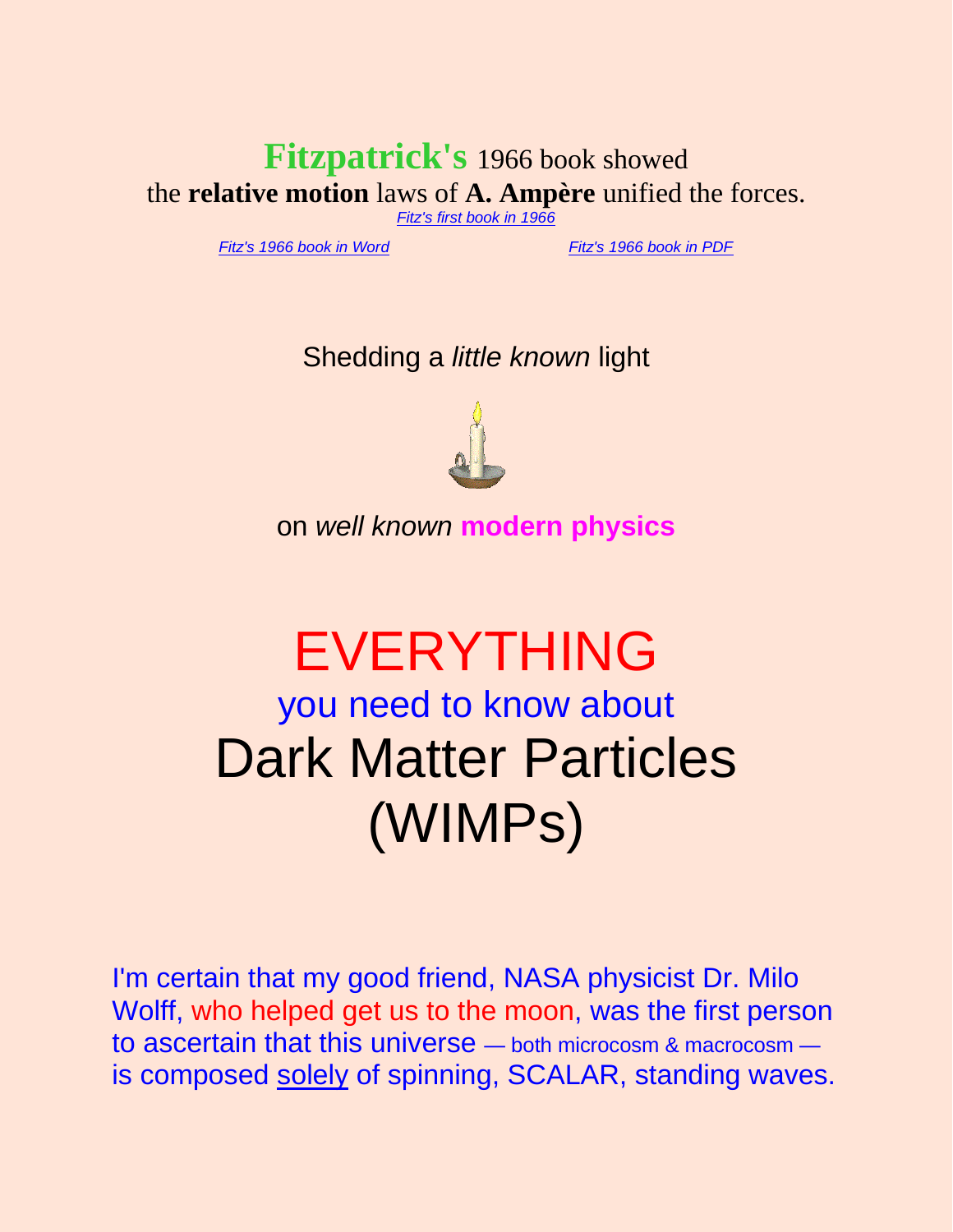From the spins and orbits of some of these, humans developed the concepts of days, months, years and finally the major concept of TIME. And if we completely devoid our minds of **all** these spinning, orbiting, SCALAR entities — like our ancestors did — then we will see this concept of SPACE.

**Most** theoretical physicists know SPACE & TIME are not two things — like our ancestors saw — but only one thing **spacetime**. Hermann Minkowski proved this.

Every good astronomer knows another **proof** of this is when looking at the stars, through a telescope, we are not only looking through SPACE but we are also looking back through TIME.

**Abstract:** No object can go or spin faster than the speed of light in *OUR*  spacetime realm. Quarks spin with their exteriors moving at least 2x10<sup>10c</sup> in *their spacetime realm*. But *Heisenberg's Uncertainty* is here even though I show the LOGIC for this. **Spins** have frequencies, and with frequencies PHASE is important! **Spin** motion is far different from rectilinear motion in the dynamic way it affects both PHASE and the spacetime interval, giving us what we see as *OUR spacetime realm*, that we divided into two things, space and time, upon which we built modern physics. Space & time *are really one thing,* i.e. **spacetime**.

Modern physics gives **no** clue as to what causes Dark Matter. This paper does. **Spins** of not only quarks and electrons cause force and also give us **other** spacetime realms — so do the lower spin frequency, **slower** spins of stars, galaxies & super-clusters. Add these three (**3**) lower spin frequencies & PHASE to modern physics to see what causes Dark Matter.

If Ampère's Law is seen as a spin/motion (phase) law, then it gives the **cause** of Dark Matter *attraction* being the *in-phase* **spin frequencies** between stars, between galaxies and between super-clusters of galaxies.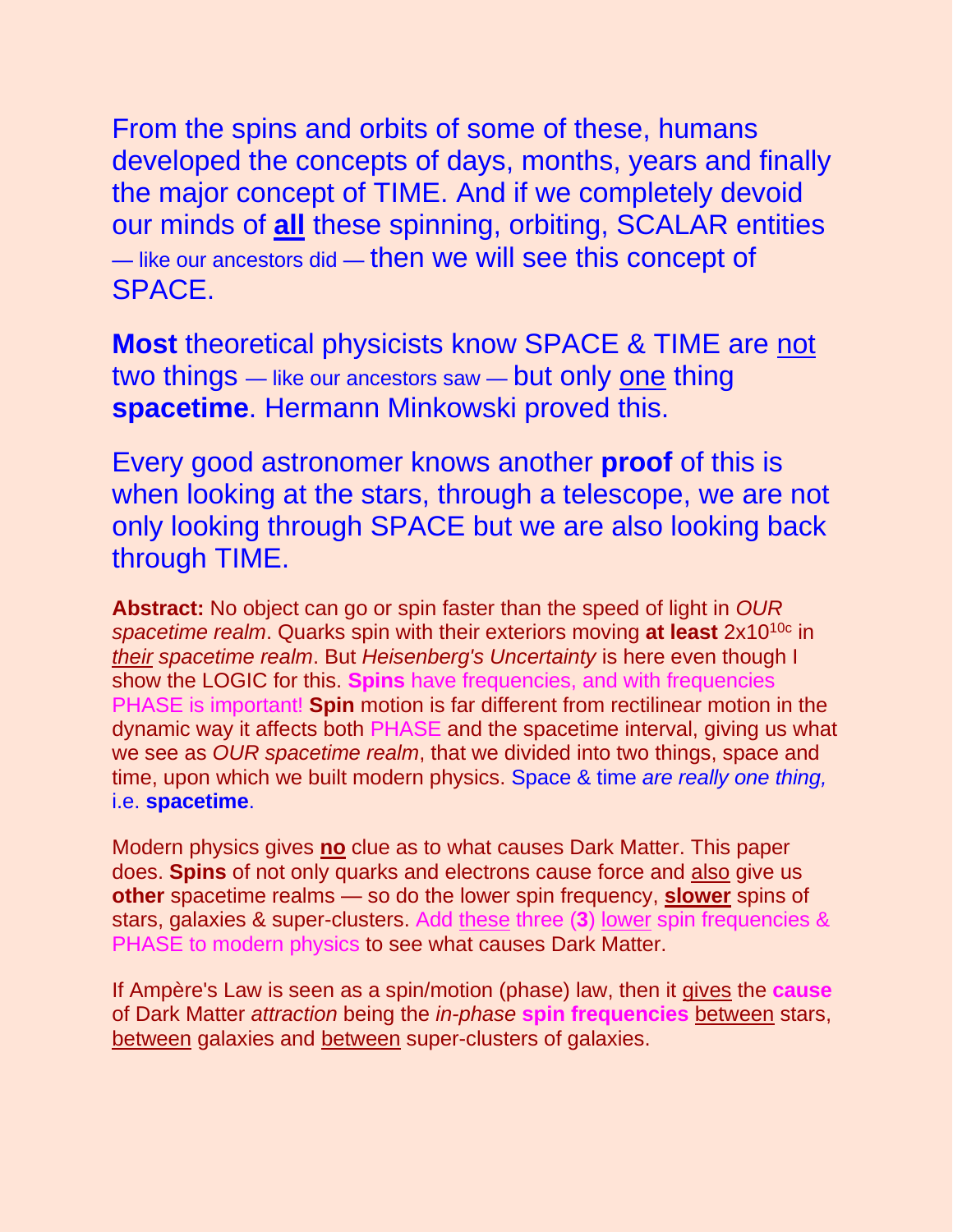Heisenberg was right**! Now**, when we talk about space or time, we must **specify** which spin frequency spacetime realm we mean — quark, electron, star, galaxy or super-cluster. Each of these produces its own spin frequency spacetime realm. Space & time do not simply exist: spacetime is fabricated!

Thus, spacetime realms, that we **now** know about, are being produced at five (5) different **spin frequencies**. This means *Einstein's Cosmological Constant* **repulsive** force, (out-of-phase) space is being created at five (5) different **spin frequencies** along with 5 attractive (in-phase) gravitational type forces: this produces a **SIMPLE** unification that Einstein *partially* saw.

If you Google *Einstein's Cosmological Constant*, mentioned in the last part of that **Abstract**, then it will simply say it's a *repulsive force type of space* existing in our universe. But it's far more than that!

*Einstein's Cosmological Constant* is the **repulsive force** *same type* **space** existing between **all five** (5) of NASA scientist Dr. Milo Wolff's spinning, SCALAR entities.

**Same** *type* force between **all 5** is important if you want to unify the forces like Einstein tried to do, and almost did.

In this paper, you will see how simple this unification becomes once you simply add phase to modern physics and also understand that whenever you square a speed (c<sup>2</sup>), you get an acceleration, which is also a force (*Einstein's Principle of Equivalence*). So c<sup>2</sup> is Einstein's out*of-phase* repulsive force space and **the opposite <sup>C</sup>**/c is **Fitzpatrick's** *in-phase* **zero** (0) space, attractive force.

And c<sup>2</sup> is more than Einstein's repulsive force, it is **also** an important harmonic as well, and that, my friends, does change things a bit in modern physics.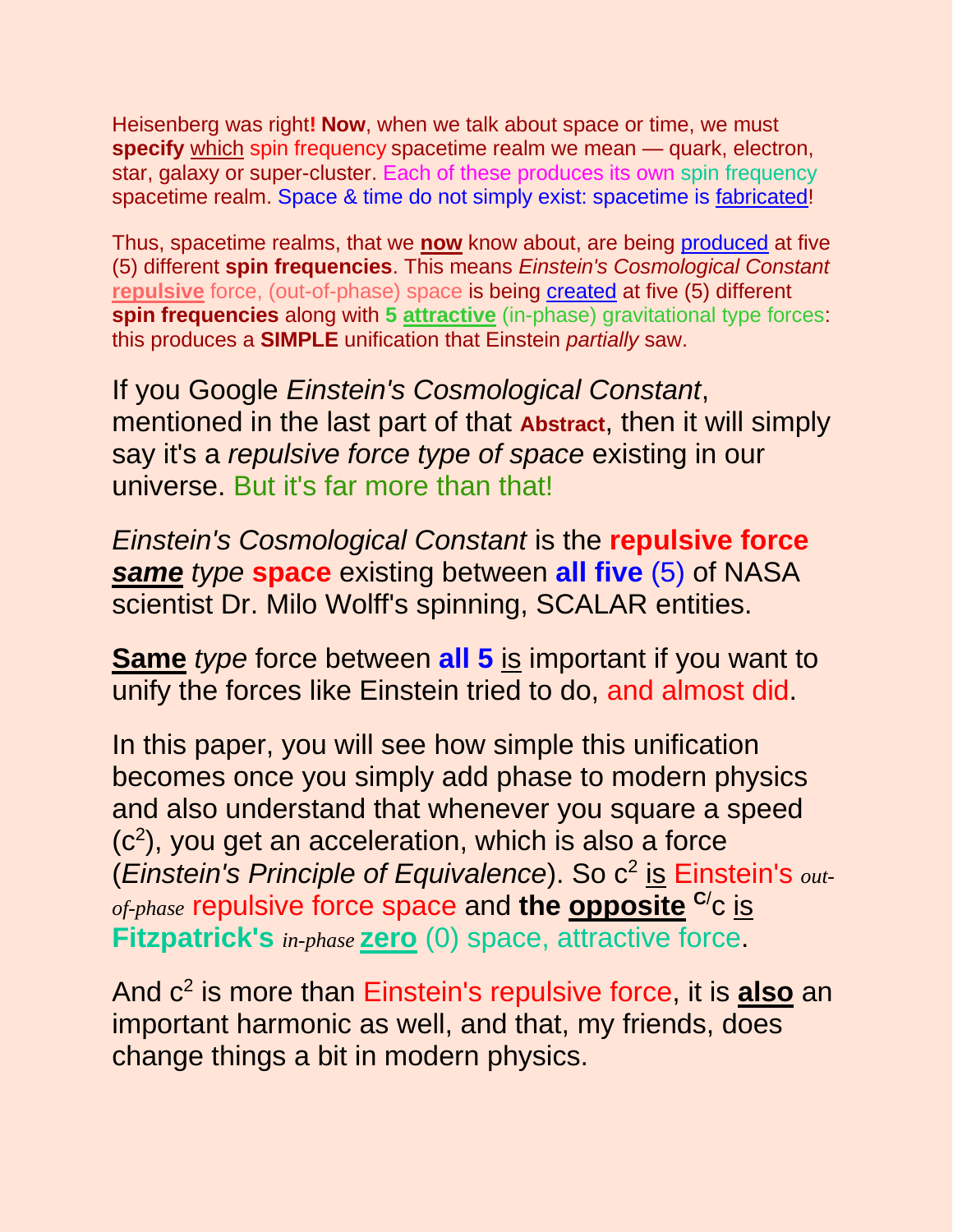I have to warn you that in this we delve into the world of theoretical physics — minus all its math, of course. But it's all worth the effort if you really want to see how this entire universe works.

I can assure you that you won't find anything on the internet quite like this paper.

My entire life has been one entangled with the latest science developments. I never felt as if I was really working. I felt that I was doing exactly what I wanted to do, and on top of that, I was learning all I could about how this universe worked. I was getting paid to do this too!

I remember, when I was a kid, being at my neighbor's house, and finding out her big radio didn't work. This radio was close to ten years old and built in the 1930s. Its tubes had metal grid caps on the tops of the tubes with each of their metal connectors totally un-insulated. This made it easy to read *negative* grid voltage on every tube providing you had a sensitive enough meter which most, at that time, were not.

I knew my father's Weston meter, with a sensitive 20,000 ohms per volt movement, was perfect for this. So I got it, and put the positive lead to ground on the radio chassis, and was startled to find a fluctuating negative grid reading on a tube that got stronger as I tuned in with the tuning dial. This proved the radio was OK and receiving a radio broadcast! Then I put the negative lead to the grid cap on each tube, and found they all showed the same fluctuating grid voltage, so they were all working! Then I even found a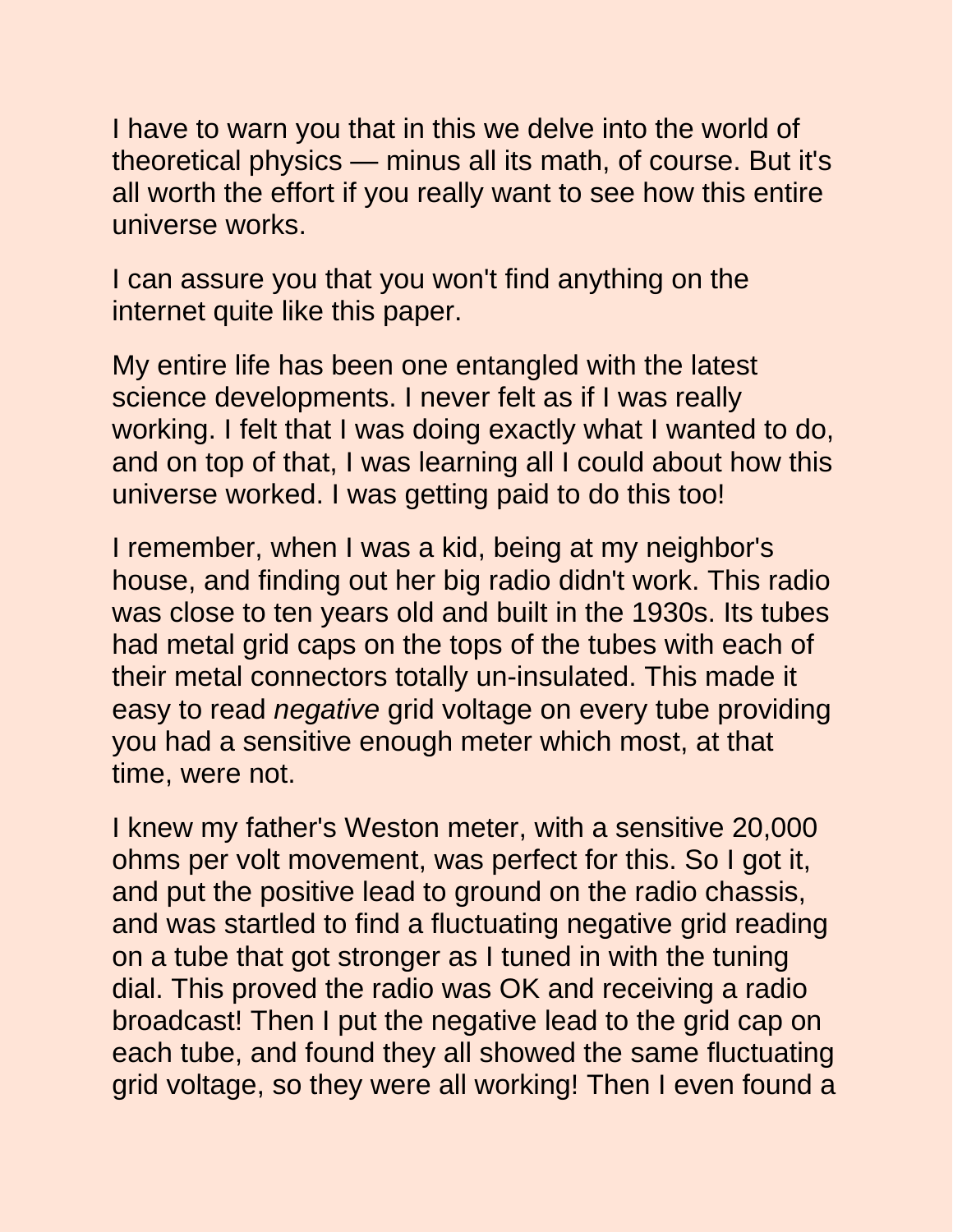fluctuating voltage on the secondary of the output transformer to the speaker. That's practically the end of the line! But why wasn't there any sound?

Then I saw the answer: the huge loudspeaker had moved so much, that after years of loud vibrations, a short wire from the output transformer to the speaker coil had flexed back and forth, so many times, that it finally broke loose entirely. I soldered it back again, and that woman gave me two dollars when she heard her big radio play again, just like it did when it was new. **I knew then that I should use my brain, to make money in this world of science/physics!**

This is not the first paper to explain everything about Dark Matter: this **SCALAR** paper **below**, may well have been the very FIRST.

LINKS TO **SCALAR** DATE: April 30, 2019

**SCALAR** in htm: - *<http://amperefitz.com/scalar.htm>*

Also, **SCALAR** in Word: - *<http://amperefitz.com/scalar.doc>*

And **SCALAR** in Adobe pdf: - *<http://amperefitz.com/scalar.pdf>*

You should read **SCALAR** (Click links above) — *after you read this* — to get the broad science aspect involved in all of this. It's taken a great many scientists — plus a great deal of time — to figure out exactly what is really going on in this universe of ours.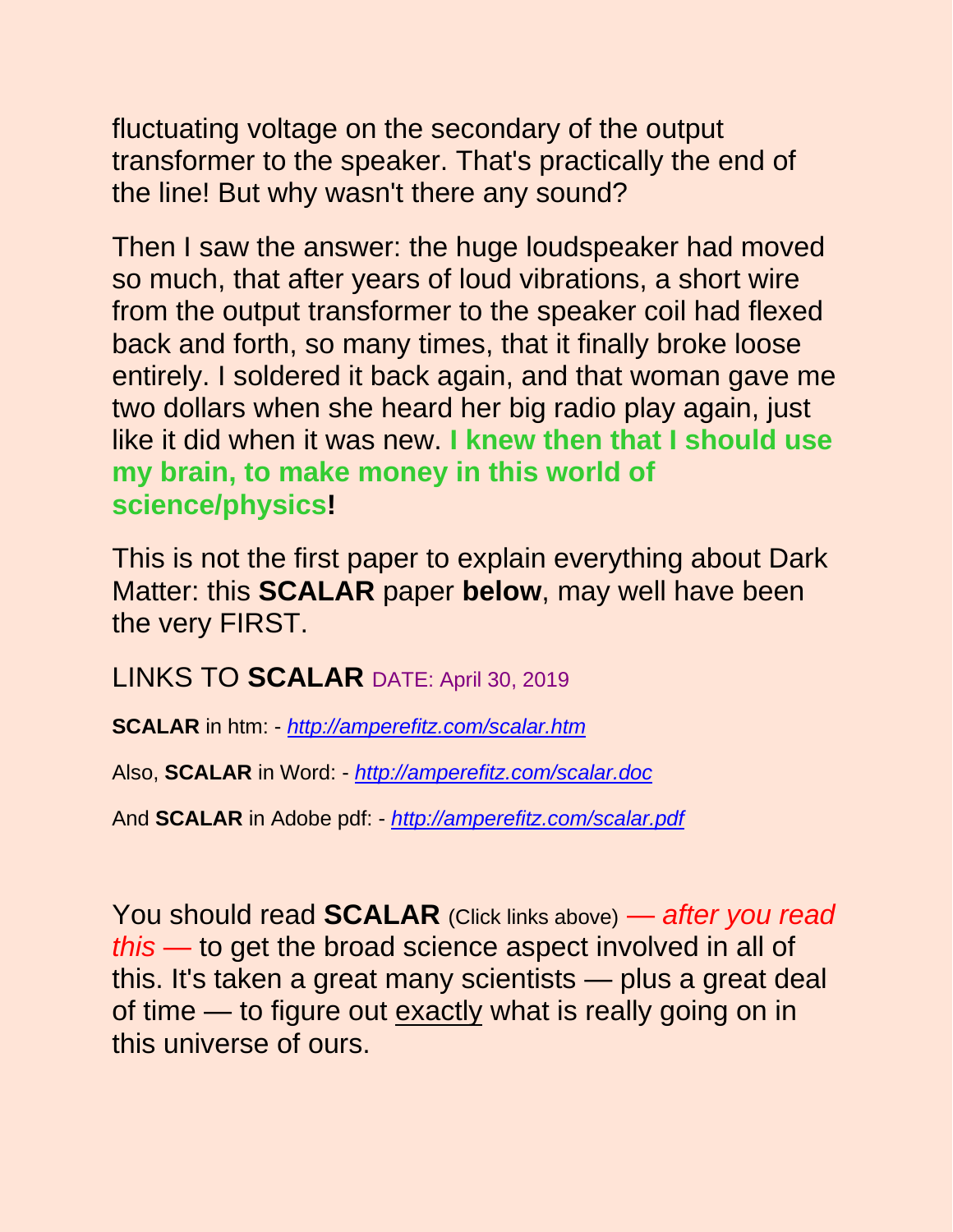The concepts contained herein are not all mine, but as Alfred, Lord Tennyson said, "I am a part of all that I have met." And you will find, in my various other pages, that I have given credit to those ideas from others that I have used.

In this next link, you will learn that the early galaxies had little Dark Matter.

# **Universe**'s Early **Galaxies** Were **Less** [Influenced by](http://www.sci-news.com/astronomy/early-galaxies-less-influenced-dark-matter-04703.html) **Dark**

[...](http://www.sci-news.com/astronomy/early-galaxies-less-influenced-dark-matter-04703.html)

www.sci-news.com/astronomy/early-**galaxies**-**less**-influenced-**dark**-**matter**-04703.html

Mar 15, 2017 · New VLT observations suggest that such massive star-forming disc galaxies in the early Universe were less influenced by dark matter (shown in red), as it was less concentrated.

You will see — in the next Galaxy link — that Dark Matter in the Andromeda Galaxy is **invisible to light**. The reason this is so important is that it tells you Dark Matter is not like inertial mass, or what is being called gravitational mass, that bends light and also reflects light.

Newton told us in 1687 that gravitational attraction acts INSTANTLY.

**NASA** — before the moon shot — checked and found the speed of gravity — was either Newton's instantly or **at least** 20 billion times the speed of light (2x10<sup>10c</sup>). Click link. *[Van Flandern](http://www.ldolphin.org/vanFlandern/gravityspeed.html)*

So let's look for a Dark Matter WIMP particle that has such a **slow** attractive speed that it could neither bend nor reflect light. The previous Dark Matter link showed us that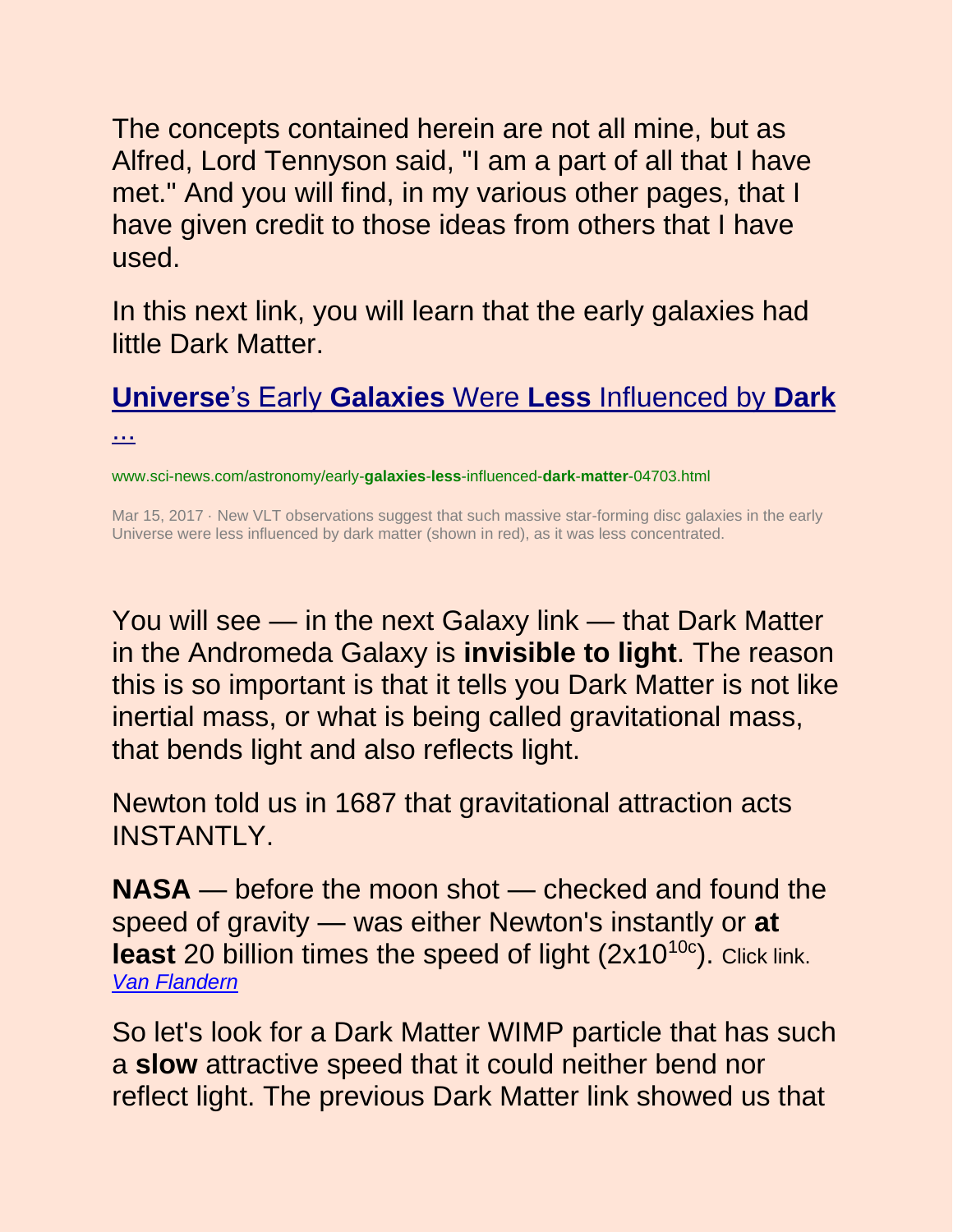early galaxies had little Dark Matter. But NOW you must realize a theoretical physics fact, that spacetime is **one thing**: when we look through the Hubble telescope into space, then we are also looking back into time.

The next link shows us Dark Matter prevails in the Andromeda Galaxy. It also states that the reason astronomers know this — is that all the stars in the Andromeda Galaxy move at the same rate — whereas in early Galaxies with little Dark Matter, stars on the edges of the Galaxy move **slower** than inner stars.

Could the inside of an electron look somewhat like our galaxy?

Most would immediately say **NO**. But it very well could.

See, with each complete spin there is a slight amount of gyroscopic precessing that shifts the entire flat plane of the galaxy a bit. After many millions of these complete spins and their accumulated gyro precession shifts, a galaxy would indeed have produced, in space, a complete **spherical** SCALAR entity.

So our reasoning tells us that — with a fast enough spinning electron — this may be why our electron appears as a spherical, spinning, SCALAR entity to us.

This also seems to be indicating to us why we have problems measuring in other spacetime realms (Heisenberg's *Uncertainty*). Exactly what makes time and space so different in different spacetime realms?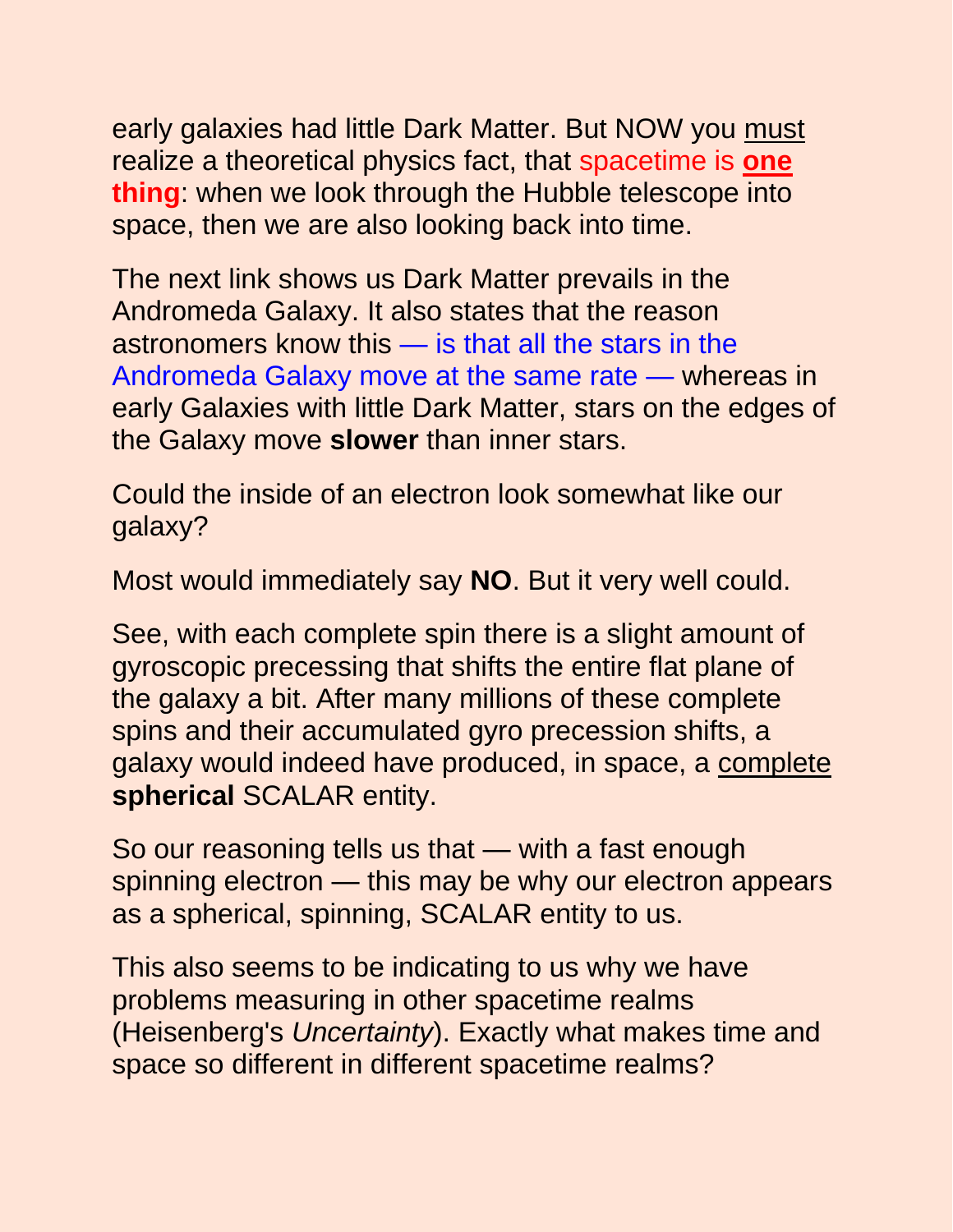In the microcosm, where Heisenberg's *Uncertainty* exists, spinning entities are smaller, and spin frequencies are definitely much, much faster than in our realm. Can the time we sense be dependent on spin frequencies?

Well, the space we sense in the *faster spinning* microcosm appears to be much, much smaller than that we are measuring in the *slower spinning* macrocosm. So, is time going **faster** — than OUR TIME — in the *faster spinning* microcosm? Is time going **slower** — than OUR TIME — in the *slower spinning* galaxies and super-clusters of the macrocosm **in regard to the speed of their attracting forces?**

Now look at the concept of **NASA**'s scientist, Dr. Milo Wolff — **who helped get us to the moon**. Wolff's concept is that this is a frequency universe all throughout, and **all** of these spinning, SCALAR entities — *we see in both microcosm and macrocosm* — are spinning, standing waves. Knowing this forces us to an **important** theoretical physics conclusion.

This is a frequency universe, where, in the electron's realm, time — from our point of view — **must be** the very antithesis of galactic time, because the space in one from our point of view — is the antithesis, or very opposite, of space in the other.

Understanding what the spacetime interval tells us, shows us less space in the microcosm, means microcosm time **must be** going faster than our time. With more space in the macrocosm, this tells us macrocosm time **must be**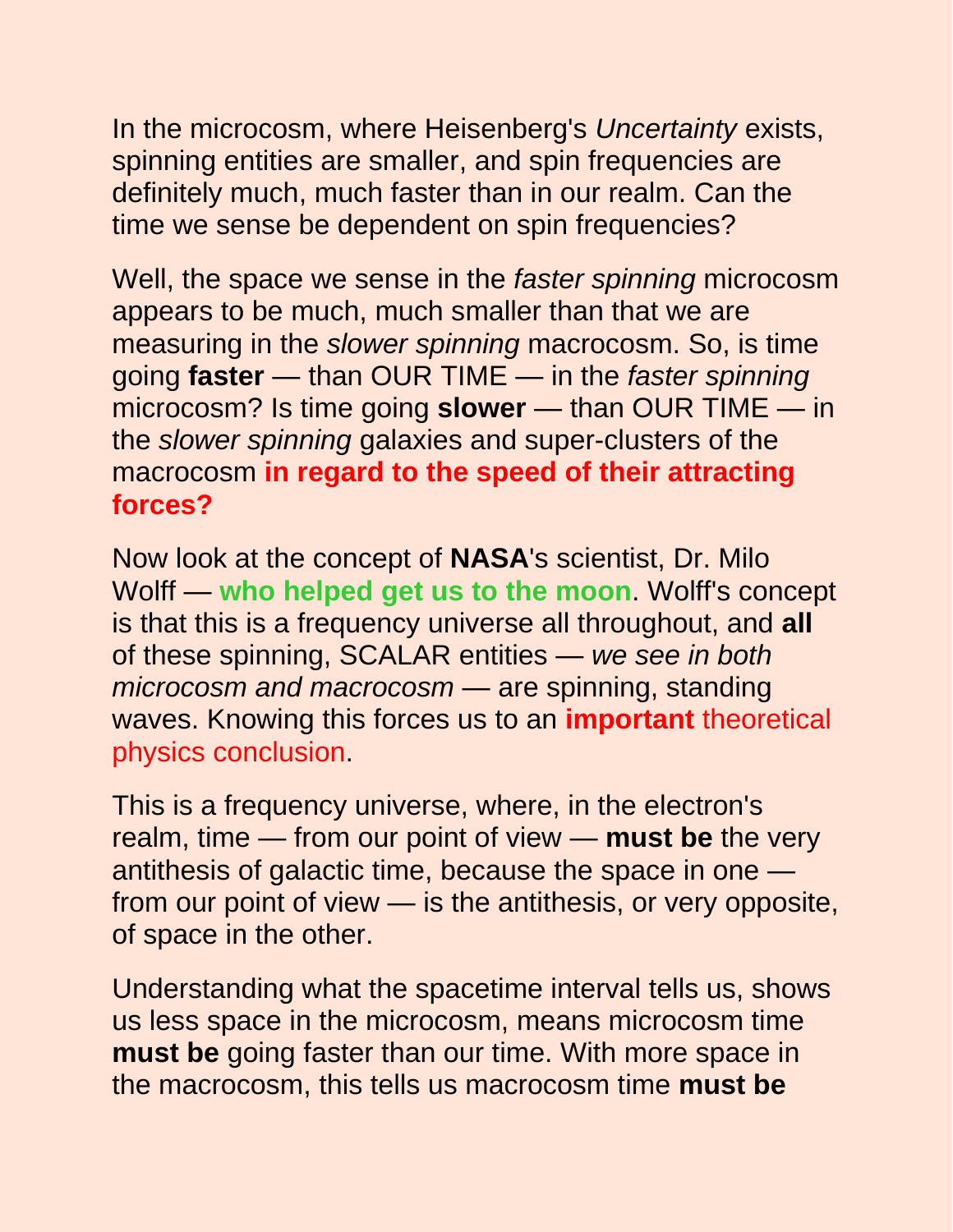going slower than our time. This isn't fantasy. This is the beginning of **brand new thinking** in theoretical physics**!**

Keep this thought — about **time** — in mind because we continue with it in the **blue** paragraph below.

Another time question would be, Has enough time past, in this universe, for our galaxy to have acted as one of Milo Wolff's spherical, SCALAR, spinning entities, to produce Dark Matter force? And the answer has to be **YES**.

Milo Wolff saw this as a standing wave universe, all throughout, in which we see these spinning, SCALAR, entities, such as quarks, electrons, stars, galaxies and super-clusters of galaxies; each of these being entirely SCALAR, but in which their respective spin frequencies produce force.

This gives us **more** than modern science gives us, doesn't it?

This gives us, not only the **extra** forces that produce Dark Matter, but it gives us additional spacetime realms besides our own that we must also consider.

You must realize, that it takes such a tremendous amount of time to produce a stable, **galactic**, spherical, SCALER, spinning entity. But this, of course, is in the spacetime realms of galaxies and super-clusters — that both have more space than us - but where their time - if time is linked to spin frequencies — progresses slower than our time, (fewer number of complete spins) especially in super-clusters.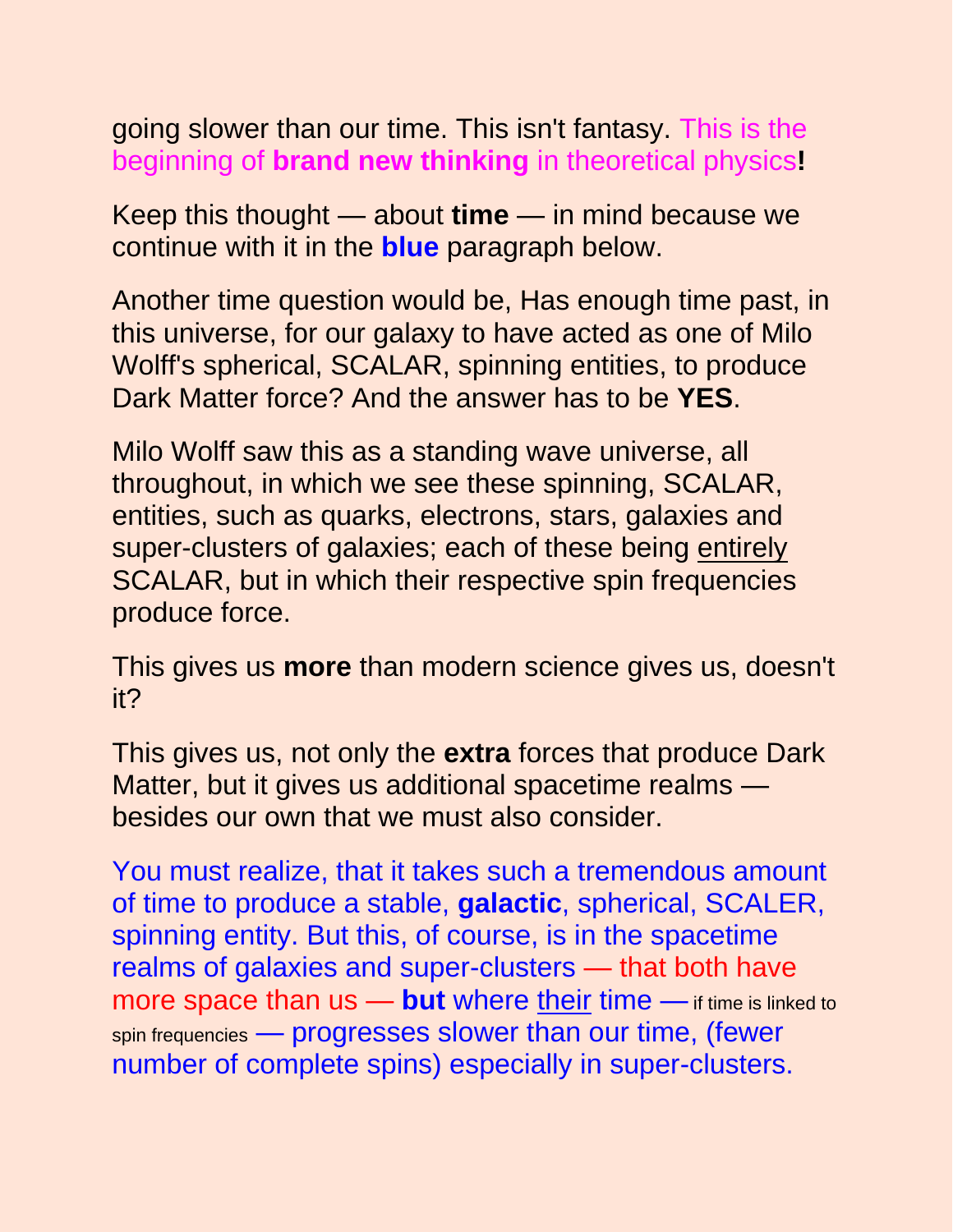Not only that, there is good and sufficient evidence showing that the speed of the outer edge of any of Wolff's spinning, SCALAR entities is the speed that its particular spin force travels. For instance, since the surface of the electron travels at the speed of light then all electron produced forces will be at the speed of light.

And since the speed of gravity is **at least** 20 billion times the speed of light (2x10<sup>10c</sup>) then, *even common sense tells you*, gravity must be a quark generated force, by those few quarks escaping strong force containment, whose surfaces are rotating **at least** 20 billion times faster than the surface of the electron.

All theoretical physicists know, or should know, that spacetime is one entity: humans, however, see it as two things, space and time. Both of these two things (space & time) change with speed or mass. It's been proven that an accelerated clock runs slower than a normal clock.

There is something else you need to know about: it's the spacetime interval — *previously mentioned* — and it does **NOT** change like space and time, with speed or mass.

I'm afraid that with all these constantly spinning SCALAR entities in both microcosm and macrocosm, space and time or rather spacetime (the spacetime interval) isn't something that is simply here. The spacetime interval has to be something that is constantly being produced.

**NASA**'s math of at least 20 billion times (2x10<sup>10</sup>) seems to be telling us that instead of **one** geological clock, we are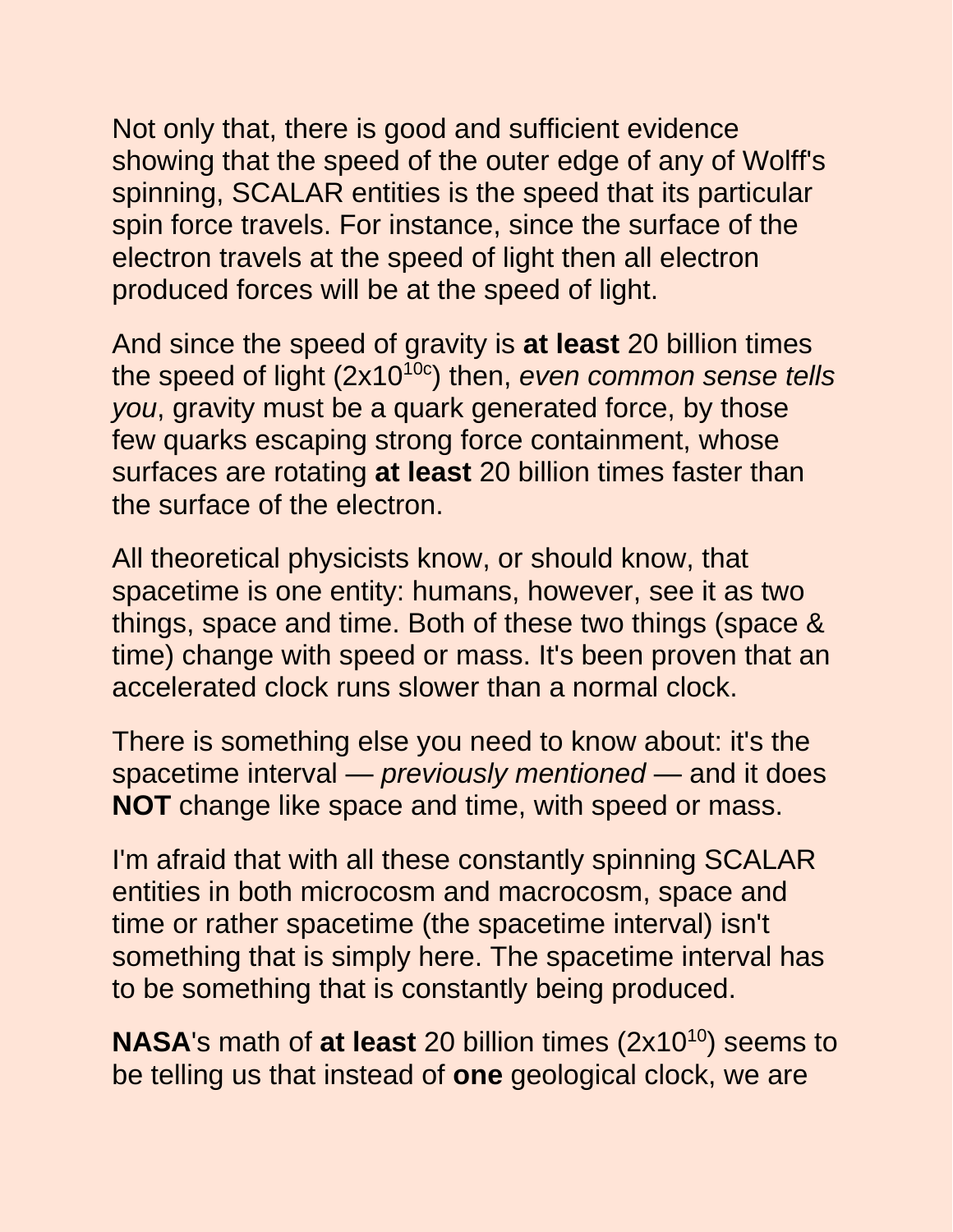witness to **five** separate clocks (quarks, electrons, stars, galaxies and super-clusters) whose spacetime intervals are separated from each other by an astounding number of spin frequencies, even with *Heisenberg's Uncertainty*.

If you read my papers you will see exactly how in this spinning, SCALAR, standing wave universe of Dr. Milo Wolff, **relative motion** (PHASE) is the very thing that is producing both our space and our time, or rather spacetime (the spacetime interval). And I've been showing *the importance* of **relative motion** (PHASE) since 1966.

In this universe of continual motion, there is one **TRUTH**: motions in-phase **attract**. Motions out-of-phase **repel**.

The reason that I published that small book in 1966 was that at Pan American Airlines, the overhaul of RCA RADAR indicators was not without problems, one of which was Pan Am would order them in batches, and each batch would have entirely different color coded wires. Many times after overhaul, the indicator would have the synch mark at the bottom, instead of at the top. Then the indicator would have to be pulled all apart again.

I needed to find a way this would never happen even the first time. Here my simple rule came to the rescue: if the assembler made sure, that at synch, the electron flow through the top of the coil was moving in the same direction as the electron beam in the cathode ray tube, of the scope, then the synch mark would always be *attracted and PULLED* to the top of the scope, because **both** had the same **relative motion** (in-phase) **attraction**.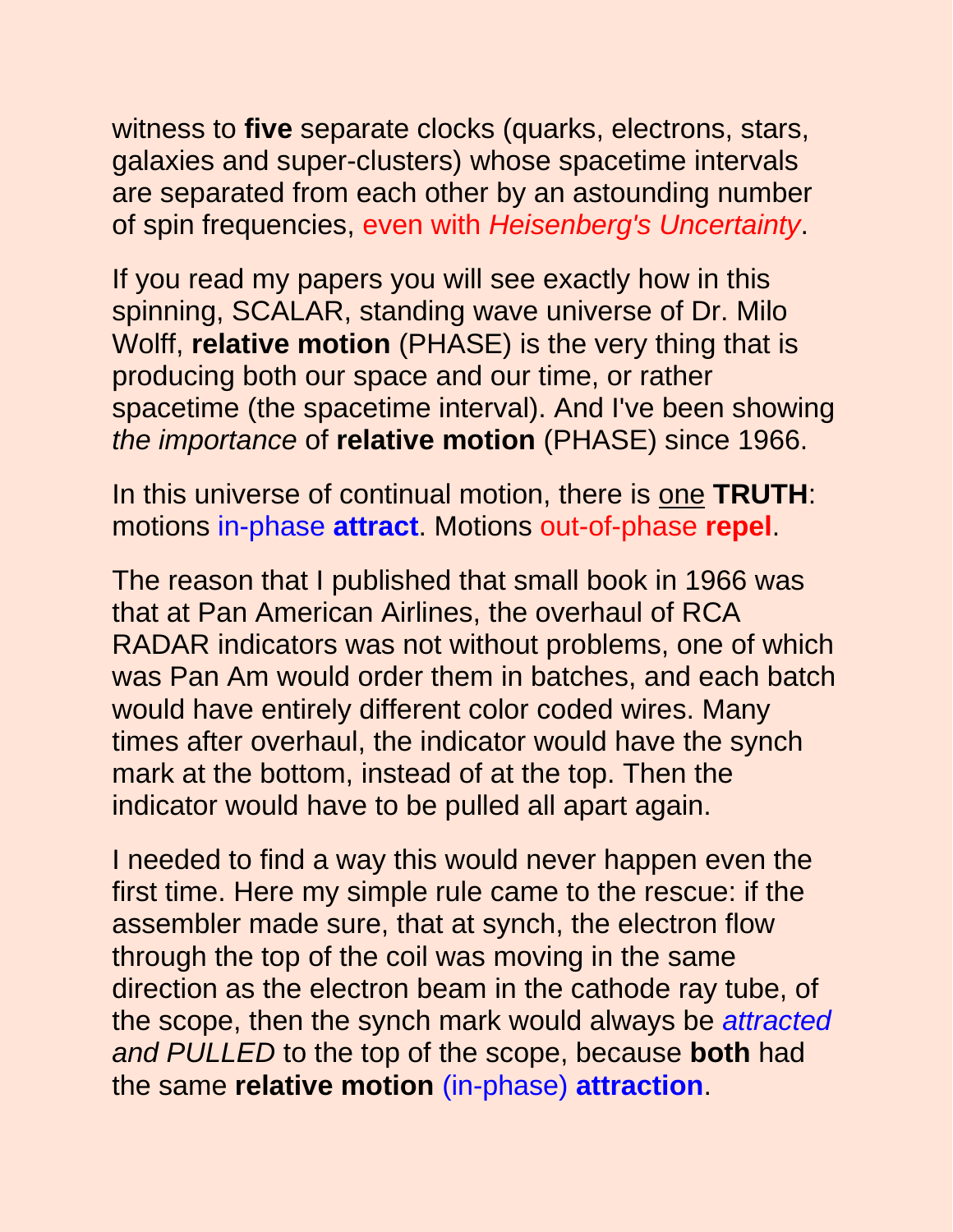It was **then** — *for the first time in my life* — that I realized I was being attracted to this Earth because I was traveling the same direction, in **relative motion** (in-phase) with the Earth, therefore attracted to this Earth.

But this was before quarks were discovered. Years later I found that I had discovered the correct **relative motion** or PHASE rule, but I didn't go high enough in frequency. My simple rule was right, but with almost *instantaneous attraction*, gravity had to be at the quark spin frequency.

The words in blue & red, twelve chapters above, give us a **clue** about relativistic spacetime, in that it's the spin frequency of a SCALAR entity realm — **in relation to the spin frequency of your SCALAR entity realm** — that determines its spacetime interval, in relation to your spacetime interval! This took many years for me to see. And this paper may be the first paper to state it.

It may be hard for most readers to believe, but after considerable research, I know now that it's true.

Welcome to the wonderful world of Theoretical Physics.

# [Dark matter took its time to wrap around early galaxies ...](https://www.newscientist.com/article/2124793-dark-matter-took-its-time-to-wrap-around-early-galaxies/)

https://**www.newscientist.com**/article/2124793-**dark**-**matter**-took-its-time-to-wrap-around...

Mar 15, 2017 · **Dark matter** took its time to wrap around early **galaxies**. ... the stars at the edges of these early **galaxies** move more slowly than those **closer** in. "This tells us that at early stages of galaxy ...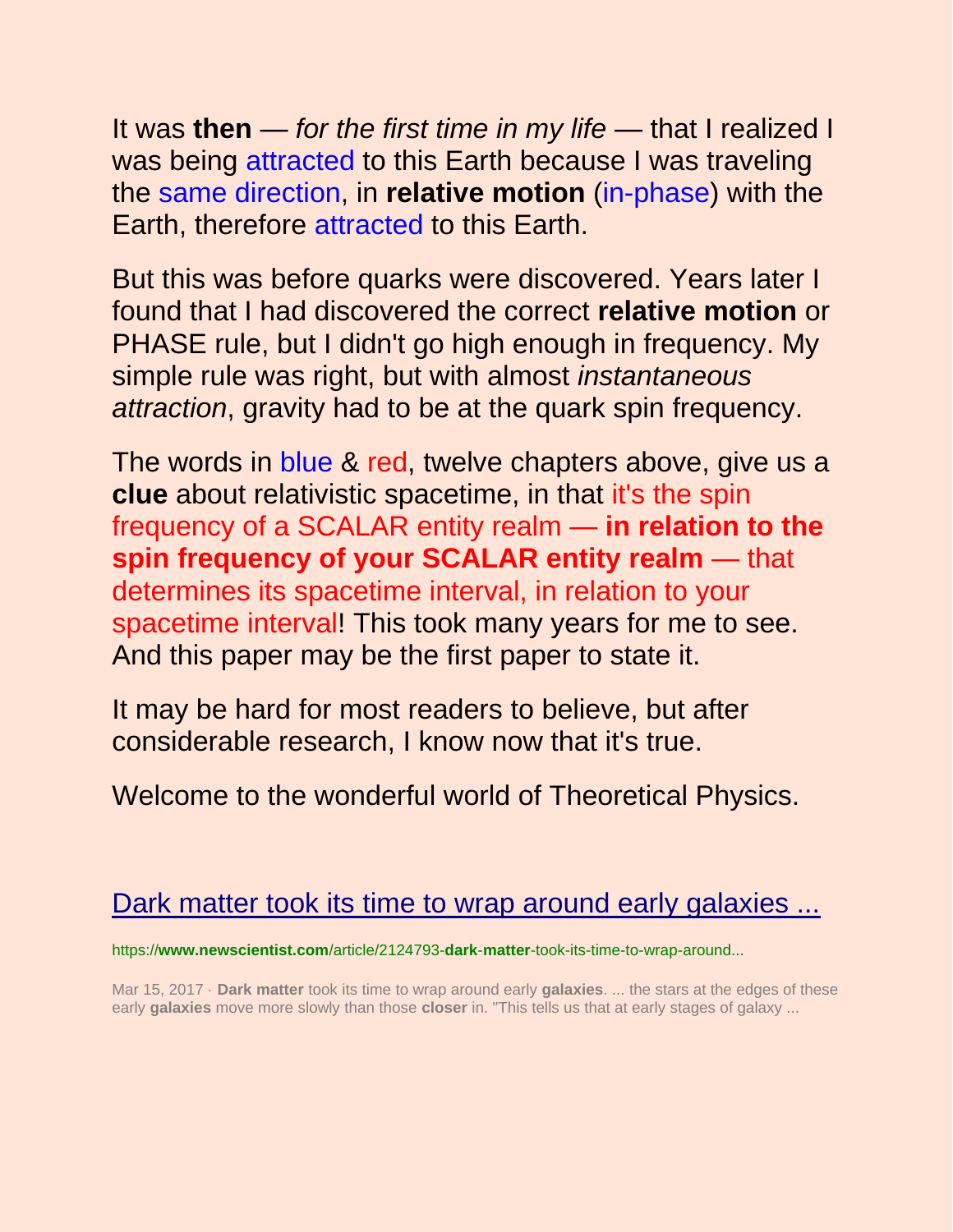This next link shows you Dark Matter is real, but they seem to want your e-mail, so skip it if you want to.

### [Dark Matter is real | Physics Forums](https://www.physicsforums.com/threads/dark-matter-is-real.969372/)

https://www.physicsforums.com/threads/**dark**-**matter**-is-real.969372

Apr 05, 2019 · On the **dark matter** hypothesis, this is possible since it just means these **galaxies have** negligible amounts of **dark matter**. In other words, the **dark matter** model has a free parameter that can be used to predict the velocity dispersion of these **galaxies** as well as the velocity dispersion of all the other **galaxies**.

### Here's a better link that proves the existence of Dark Matter over alternate observations. *[https://phys.org/news/2019-](https://phys.org/news/2019-04-dark-alternate-explanations.html) [04-dark-alternate-explanations.html](https://phys.org/news/2019-04-dark-alternate-explanations.html)*

## And the next link shows you that there are galaxies with almost no Dark Matter.

# [Galaxy Found With Almost No Dark Matter](https://news.nationalgeographic.com/2018/03/dark-matter-galaxy-gravity-dragonfly-physics-space-science/)

https://**news.nationalgeographic.com**/2018/03/**dark**-**matter**-galaxy-gravity-dragonfly...

Mar 28, 2018 · But finding a **galaxy** that's more or **less** devoid of **dark matter** certainly suggests a few tantalizing things. First, it really challenges ideas about how **galaxies** form.

## The next link shows you Black Holes are NOT Dark Matter: these are two entirely different things. I can assure you of that!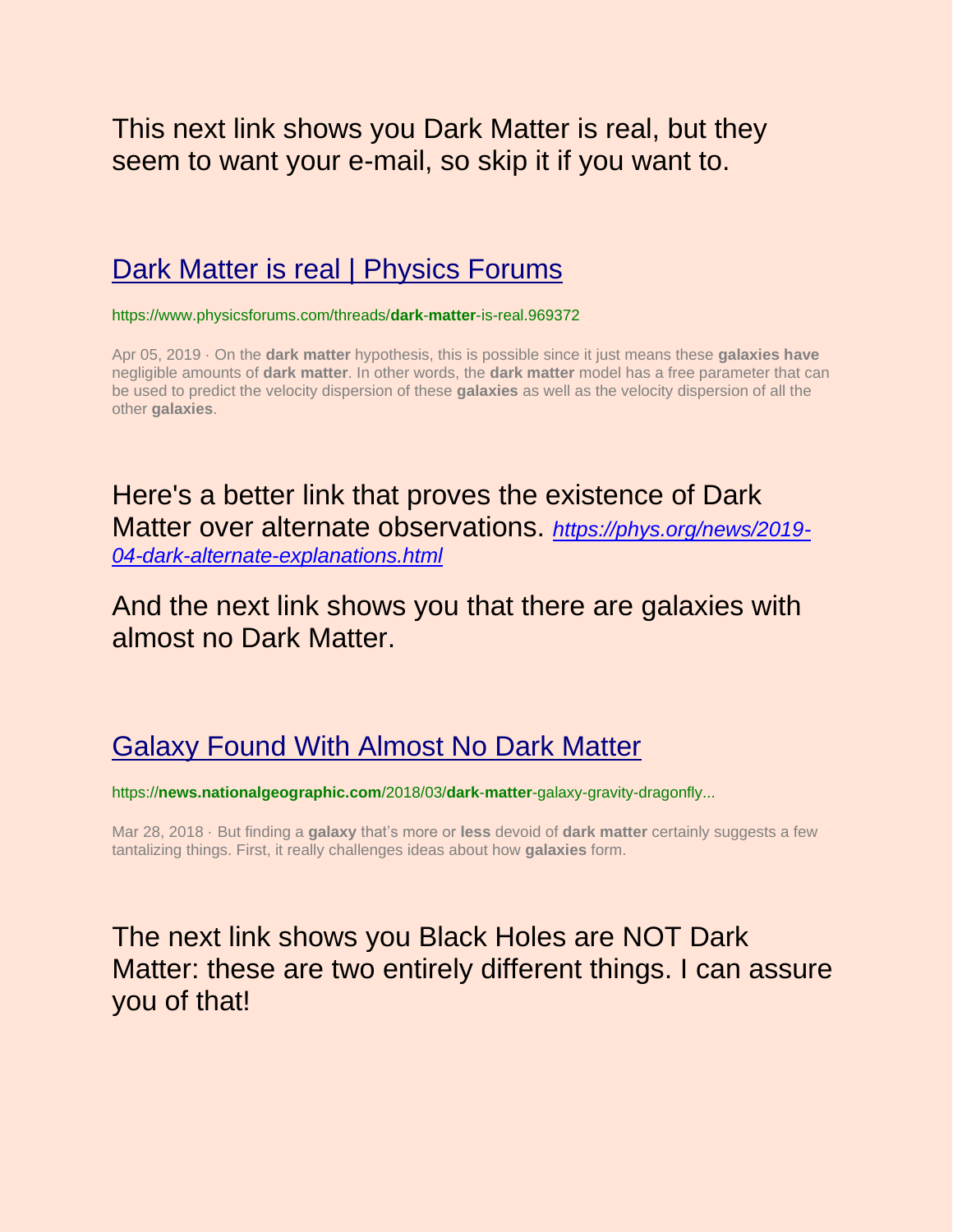# [11 wimpy galaxies may rule out black holes as dark matter](http://static1.businessinsider.com/macho-black-holes-dark-matter-problem-2016-8)

#### [...](http://static1.businessinsider.com/macho-black-holes-dark-matter-problem-2016-8)

#### static1.businessinsider.com/macho-black-holes-**dark**-**matter**-problem-2016-8

Aug 18, 2016 · The stars there are choking with **dark matter**, at least compared to larger **galaxies** like the Milky Way or Andromeda, but the little **galaxies** don't seem to show any obvious signs of harboring a flotilla of old black holes. "These **galaxies** would be **less** dense and larger than we see," Brandt told Business Insider.

So, you know from all this that the percentage of Dark Matter changes considerably in various galaxies: this is why you will see *all kinds of* approximations of how much Dark Matter ATTRACTION there is in our universe, and why these approximations vary so considerably: it is **at least** four (**4**) times that of gravity and perhaps closer to eight or nine times that of gravity.

Here is a good version of Dark Matter and **WHY it's so strong**, in one simple, condensed sentence.

### **Dark Matter is caused by the SPIN MOTION — in three different spin frequency spacetime realms — of stars, galaxies and super-clusters of galaxies.**

Quarks, electrons, stars, galaxies and super-clusters are all NASA scientist Dr. Milo Wolff's SCALAR, spinning entities. The **SPINS** of not only quarks and electrons **but ALL of them** — cause forces.

Stars, galaxies and super-clusters spin far slower than the electron, thus their attractive forces will be far slower than the electron's attractive forces, and therefore this Dark Matter (unlike mass) will neither bend nor reflect light.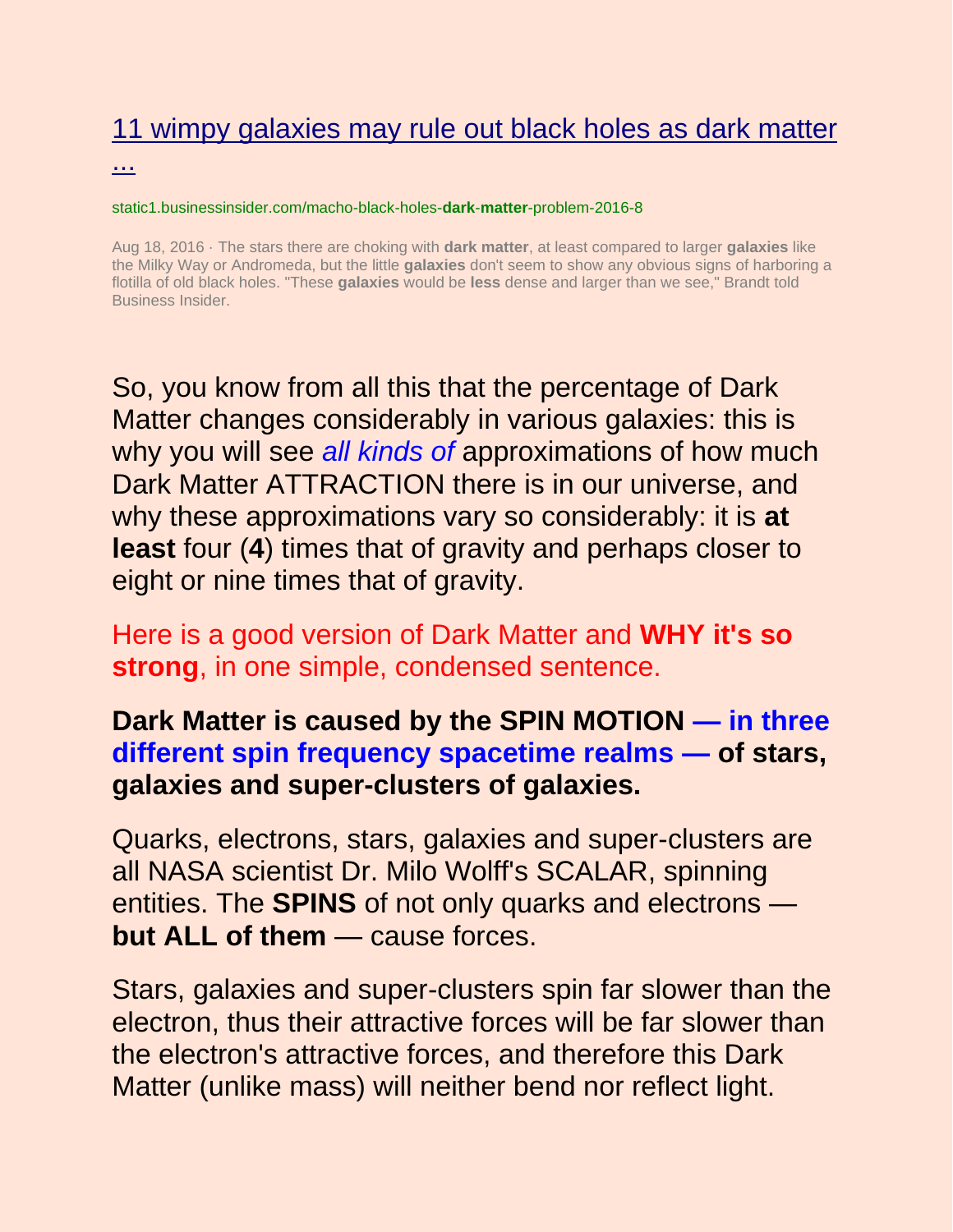Einstein warned us about believing in modern physics in 1954. I've given his exact warning words several times in various pages. I saw the problem well before 1954.

Even before high school, I had accumulated a good variety of radio tubes, and while repairing radios I saw that Benjamin Franklin's plus and minus charges and Faraday's north and south poles were for the birds. It wasn't working that way. I needed one rule that would cover both electrons and magnetism. I was lucky in that ALNICO magnets preceded the magnets we have now. They could only be strongly magnetized in one direction. I studied these old magnets, and they showed me the truth.

I realized, by the time I was in high school, that *relative motion (PHASE)* was not only the key to the rule I wanted for both **electrons** and **magnetism**, but it also proved to be a good rule for both **free** and **molecular captured electrons** as well. I now had a true science rule that was even more than four times as good as the — *rules of modern physics* — that all my scientific friends were using.

Here's my simple rule.

Things spinning together in-phase attract, and things spinning together out-of-phase repel.

Forget what they taught you in school. Now watch what happens — *using this simple rule* — to all those items in **green** above.

I saw, using ALNICO magnets, that the strongest magnetic **attraction** occurred when **most electrons had**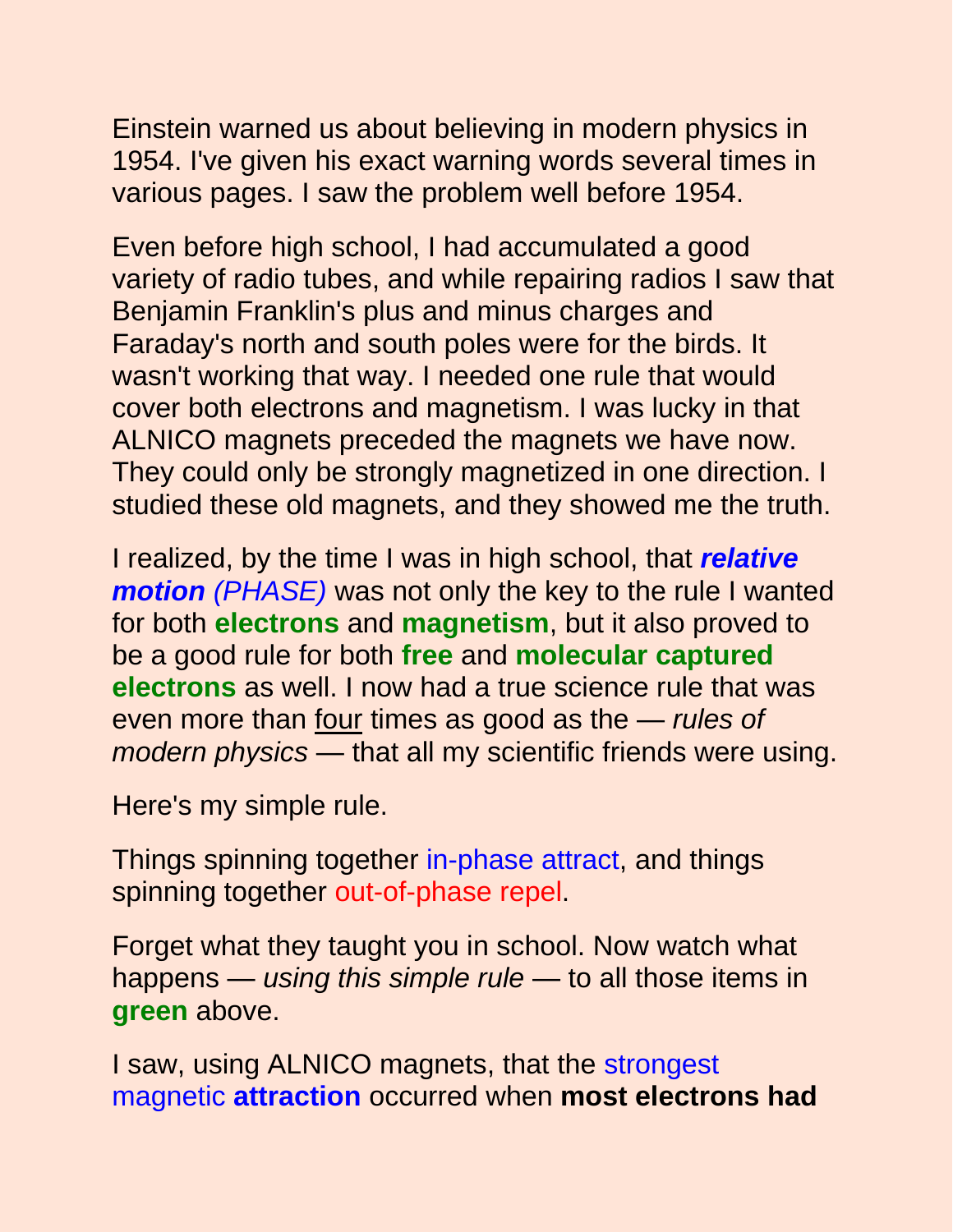**exactly the same relative motion** (most mass spinning **in-phase** together).

In other words, two magnets had the strongest **attraction** when the largest number of complete electron **IN-PHASE** pairings occurred. Meaning entire electrons in one magnet were spinning in the same direction, on the same exact spin axis as entire electrons in the other magnet.

Now use my rule to see why free electrons, or stars, or galaxies repel each other.

All same size, SCALAR, spinning entities have identical gyroscopic precession, which is a force 90 degrees ahead of and in the direction of spin rotation.

This means entirely FREE, same size, spinning things, *even in the microcosm*, must REPEL, because as soon as *their spins* begin to line up in-phase and begin to attract each other, the resultant 90 degree precession force moves both of them equally away — from this attractive orientation.

Now my simple rule shows that captured molecular electrons, that have lost their freedom, can and do attract, because by being captured by the down quark spin harmonic, they are no longer free to precess. And precession is needed to repel.

About 1960, Scientific American had an extensive article about Ampère's long parallel wires, and how Ampère developed his Law. When I read that, I saw Ampère was not only proving my simple **relative motion** (phase) rule.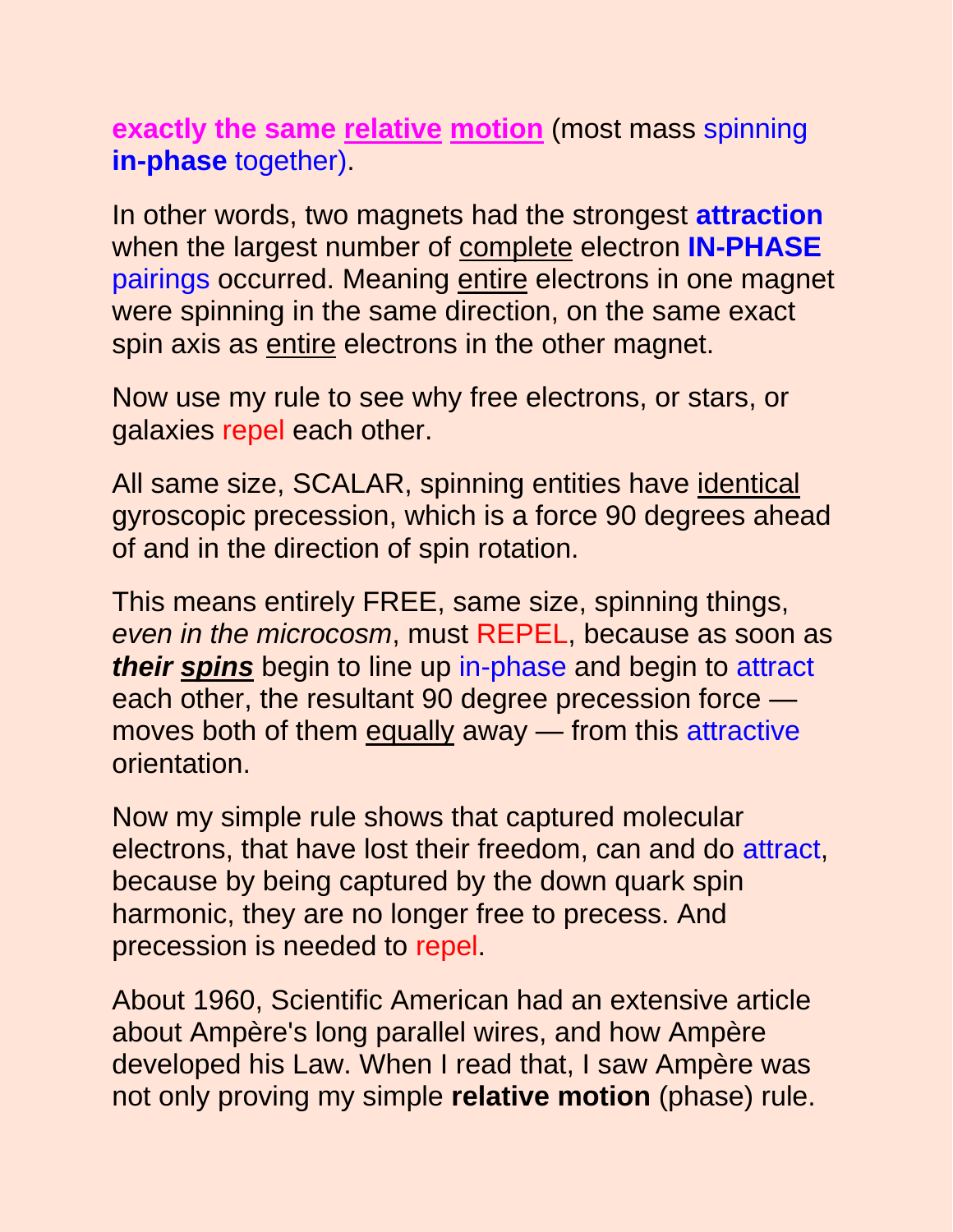but he was also showing Faraday was wrong using one field for plus and minus charges and **then**, *a different field* for magnetism. Ampère's Law clearly unifies those two fields, making them obsolete.

I was astonished as to how those in our universities could have been so blind to this for almost two centuries.

While Ampère gave us his law in the 1720s, he was never quite the showman as Faraday, who about 1820 gave us the first electric motorized device, a good decade before the first real electric motor. Michael Faraday suspended a copper wire into a pool of mercury in which was a magnet. One side of a battery was connected to the mercury and the other side to the top suspension point of the wire. The lower part of the wire immersed in the mercury, would rotate either clockwise or counter-clockwise — *around the magnet* — depending which way the battery was hooked up or which pole of the magnet faced up. Needless to say, when England was supreme, scientists listened to Faraday and not Ampère.

There was even more to be learned from my ALNICO magnets. If I now inverted one of those attracting pieces, their poles would strongly repel, but their sides would now attract at about **HALF** of the polar attraction. WHY?

Nothing in modern science was telling me why. I had to figure that out for myself, and again my PHASE or relative motion rule, not only came to the rescue, but taught me more about what was really going on in our universe than anything in modern science/physics. See, magnetic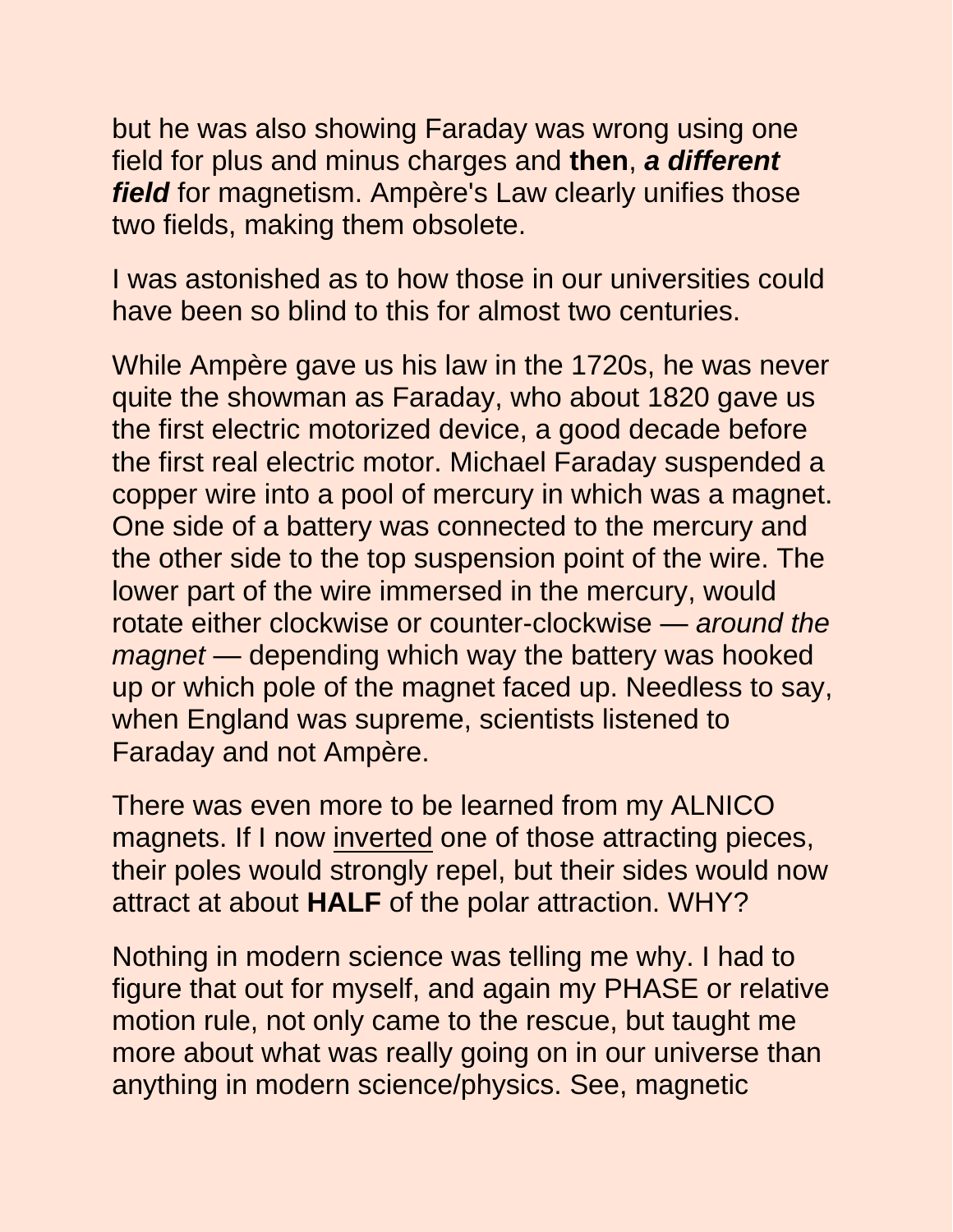attractions are made up of **two** types of in-phase, attractive, **resonant** bindings.

All bindings are **resonant** bindings. This includes molecular bonds that are also harmonic bonds, from which can be obtained atomic energy. All that is in my other papers; I want to keep this paper short.

Anyway, there is only *ONE quantum of energy strength* ever associated with a same spin, same spin axis electron pairing.

But there is another spin-up spin-down electron pairing with only their *Closest Side SECTIONS* attractively binding in-phase — by which our eyes see the various colors of light: when the closest sides of two opposite spinning electrons are binding and un-binding in-phase together at the rate of, let's say, 600 trillion cycles a second. *Sections* must impedance match (have same momentum) to bind.

When electrons do this with electrons in your eye, you see green light. One of those cycles is a quantum of green light. It's alternating current actually, but a lot feebler and a lot faster than 60 cycle AC.

For instance, when you look at a star, electrons in your eye are first binding with an electron on the star, then binding back to a nerve in your eye, then back to the star, then back to a nerve in your eye, at 600 trillion times a second to give you the sensation of green light.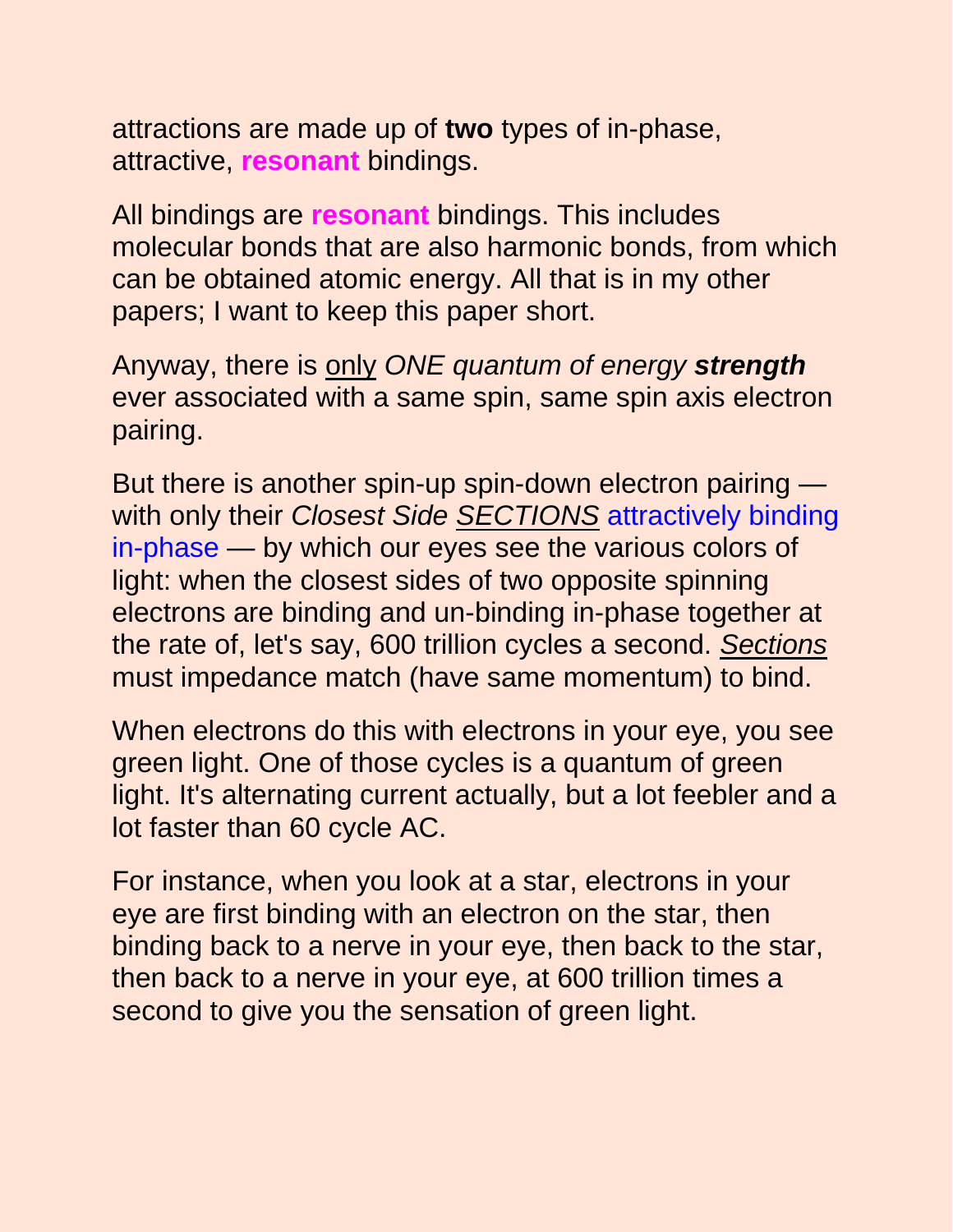That we can see different colors of light proves that this spin-up spin-down, closest side in-phase binding, gives us quanta of **various** energy strengths.

They can also bind together — only using their closest sides — magnetically for much longer periods. And as I learned from my ALNICO magnets, ALL of these various strength spin-up to spin-down bonds, available TOGETHER in my magnets, gave about HALF the strength of ALL the same spin, same spin axis bonds.

How can the use of field theory be justified if that large a quantity of these quantum sized forces are altogether DIFFERENT SIZES!

Field theory can only work if each tiny invisible quantum force is EXACTLY the same size!

The reason that Einstein failed in his *Unified Field Concept* was because field theory failed him!

Now do some thinking: since we see everything larger than *Planck's Constant* as a solid and everything smaller (microcosm) as waves, this tells us that we humans must be tuned into this frequency universe at the frequency of *Planck's Constant*. This frequency is lower than the electron's spin frequency space production and higher than the star spin frequency space production. Which of these, or what combination of these, are we measuring?

We have to answer that question before we start venturing much beyond our solar system.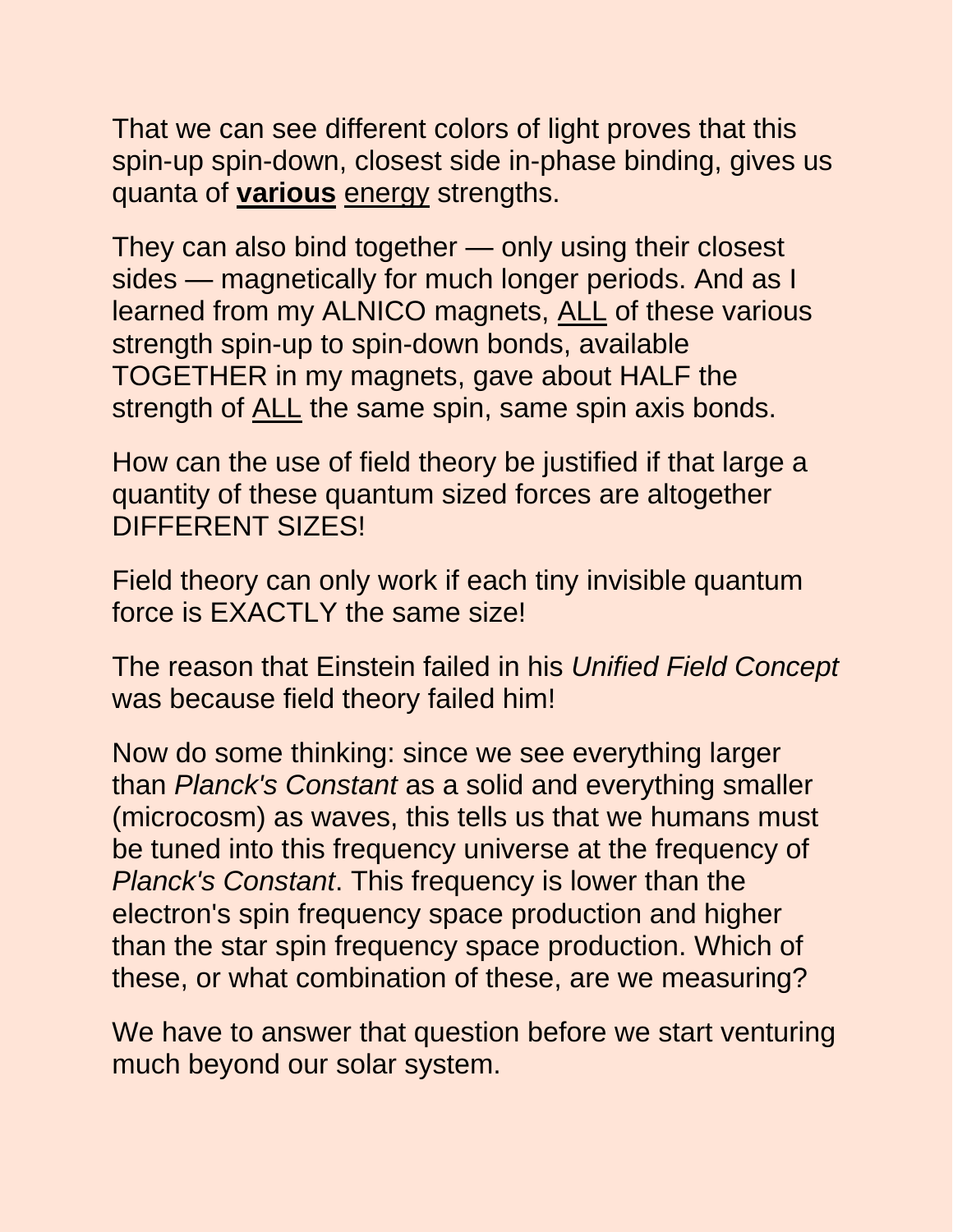Since early galaxies have little Dark Matter, then it's important to find out how long it takes the average galaxy to become a true SCALAR entity — a **Fitzpatrick** Cycle and the time it takes super-clusters to do this as well.

My webpage statistics show me there is much world interest now about this relative motion/PHASE concept that allowed me to remain ahead of my competition. Some read every page available to them. I wish more scientists would comprehend it. But then again, thinking of the new weaponry that might come of it, perhaps it's better they continue on the same old muddy road they are on now.

I received two copyright notices yesterday from the U. S. government: one stating, "Your application and payment for the work Changes coming to Physics were received by the U.S.Copyright Office on 5/8/2019." And the second notice said my 201 page Adobe pdf file size :1271397 KB was successfully uploaded for service request 1-(and ten more numbers) Date/Time :5/8/2019 5:14:43 PM.

I've been copywriting my books and things since 1966, but this is the first time I have ever done it online.

Time will tell if NASA scientist Milo Wolff, who helped get us to the moon, was right in that this is a frequency universe all throughout, but we fail to see it that way and instead see these SCALAR, spinning entities all throughout such as quarks, electrons, stars, galaxies, and super-clusters of galaxies.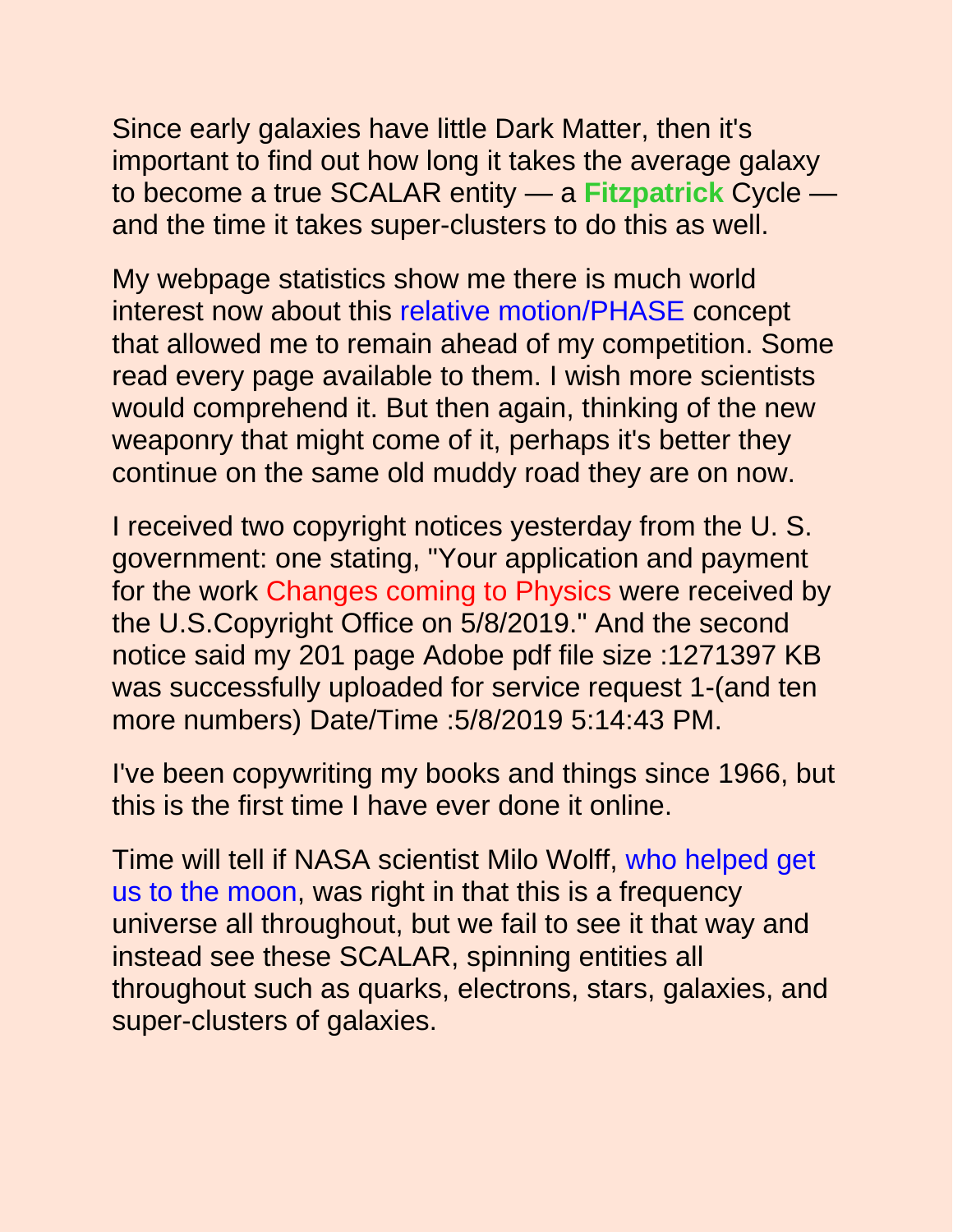Our time-span is not long enough to see galaxies and super-clusters as **spherical**, SCALAR entities. Galaxies look flat to us, but nevertheless they will precess — like a gyroscope — given enough time, to end up perfectly spherical and SCALAR, **clearly** showing us this fact: **our spacetime and theirs is entirely different.**

Einstein, pro field theory and Bohr, pro quantum theory argued their entire lives about which was right, but neither saw *the important fact* that spin frequencies, precession and SCALAR entities were in both microcosm and macrocosm. Neither Bohr nor Einstein saw that, with all these spin frequencies, PHASE would be the only logical answer to a Theory that got to the bottom of Everything. If you read SCALAR, you will see how close Einstein actually came to solving the greatest science/physics puzzle of all time.

LIGO allows us to see ripples in the fabric of spacetime by detecting changes in distance between finely calibrated mirrors.

So far I've shown you five (5) SCALAR, spinning, standing wave entities whose spins cause, *not only attractive entanglement*, but also ripples in this spacetime fabric; now — *because of LIGO* — enter the sixth (6th) SCALAR, spinning entity: a **BLACK HOLE**. Its spin also *binds inphase — causing attractive entanglement —* and moreover colliding with other black holes to cause ripples in this binding fabric of spacetime: this is what is being recorded by LIGO.

But, at **what speed** are we getting these spacetime ripples?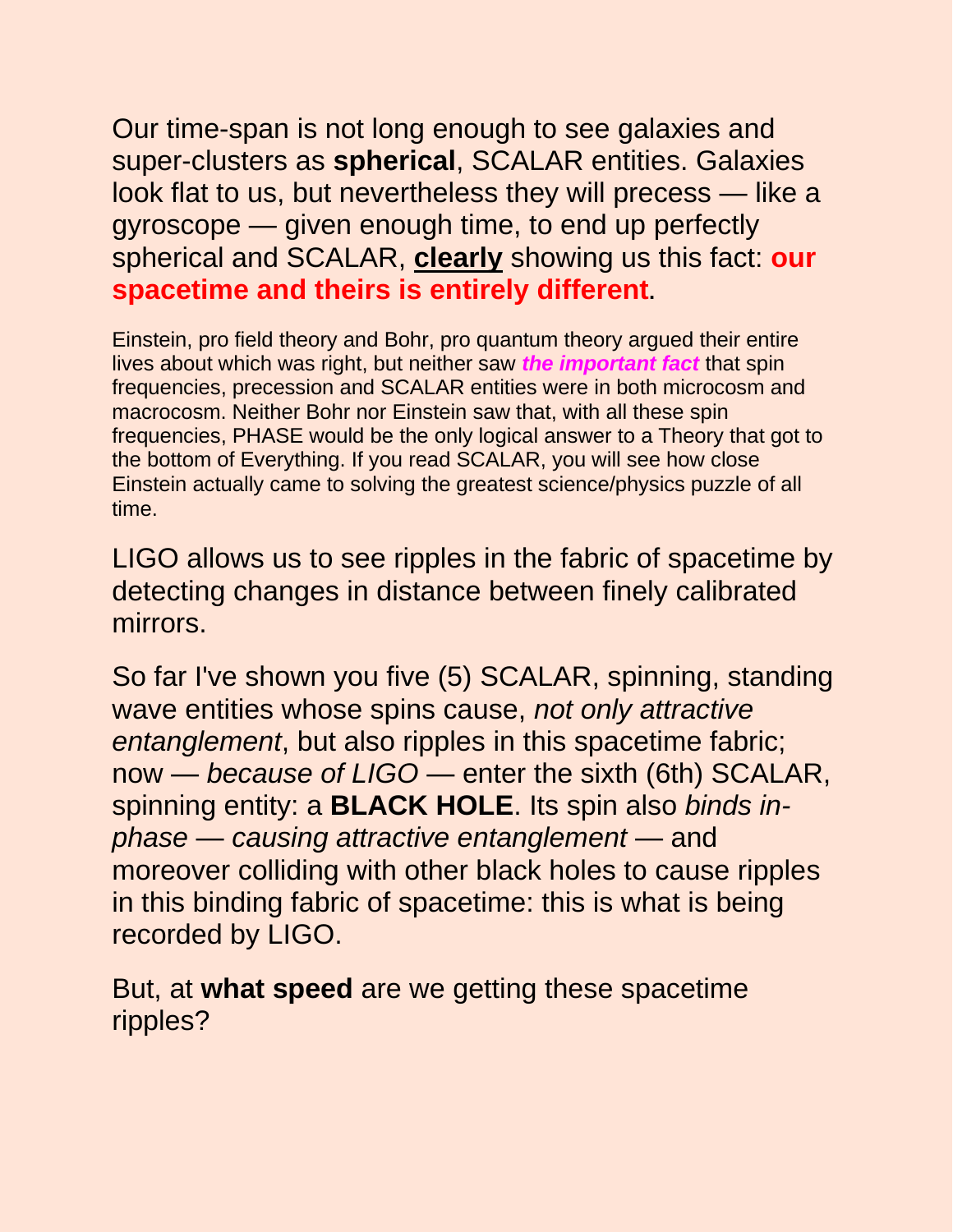LIGO, unfortunately, can't tell us about speeds faster than the speed of light and NASA has shown us that quanta of gravitational force travel **at least** 20 billion times the speed of light  $(2x10^{10c})$ .

The Earth's speed (star realm) could not be added to the speed of light (electron realm) in the Michaelson—Morely Experiment because one cannot add speeds from two **different** spacetime realms. The binding, discussed in these 21 pages so far, *has no speed*. It's instantaneous because **no** out-of-phase spacetime can exist between inphase bindings. All SECTION energy transfer is instantaneous! **We only notice** time produced either by an electron or a quark binding to a distant ENTIRE electron or distant ENTIRE quark. **Space** is .000000000001% lines of *Einstein's Cosmological Constant* **repulsive** force between spinning entities and 99.99999999999% holes.

And this is the reason we see repulsive force space, as empty, isn't it?

You will see — as you read SCALAR *<http://amperefitz.com/scalar.htm>* — WHY we might never be able to detect even one complete Dark Matter particle (WIMP). It's all there and while I'm alive it's entirely FREE!

However, my copyrights now last 70 years after my death. I'm over 86 now! And I'm sure my heirs won't give everything away free — for 70 years — like I'm able to do and am doing now.

Doctor Joseph Bell at the University of Edinburgh taught his medical students to do it right. He taught his students '*never to accept first impressions*.' Bell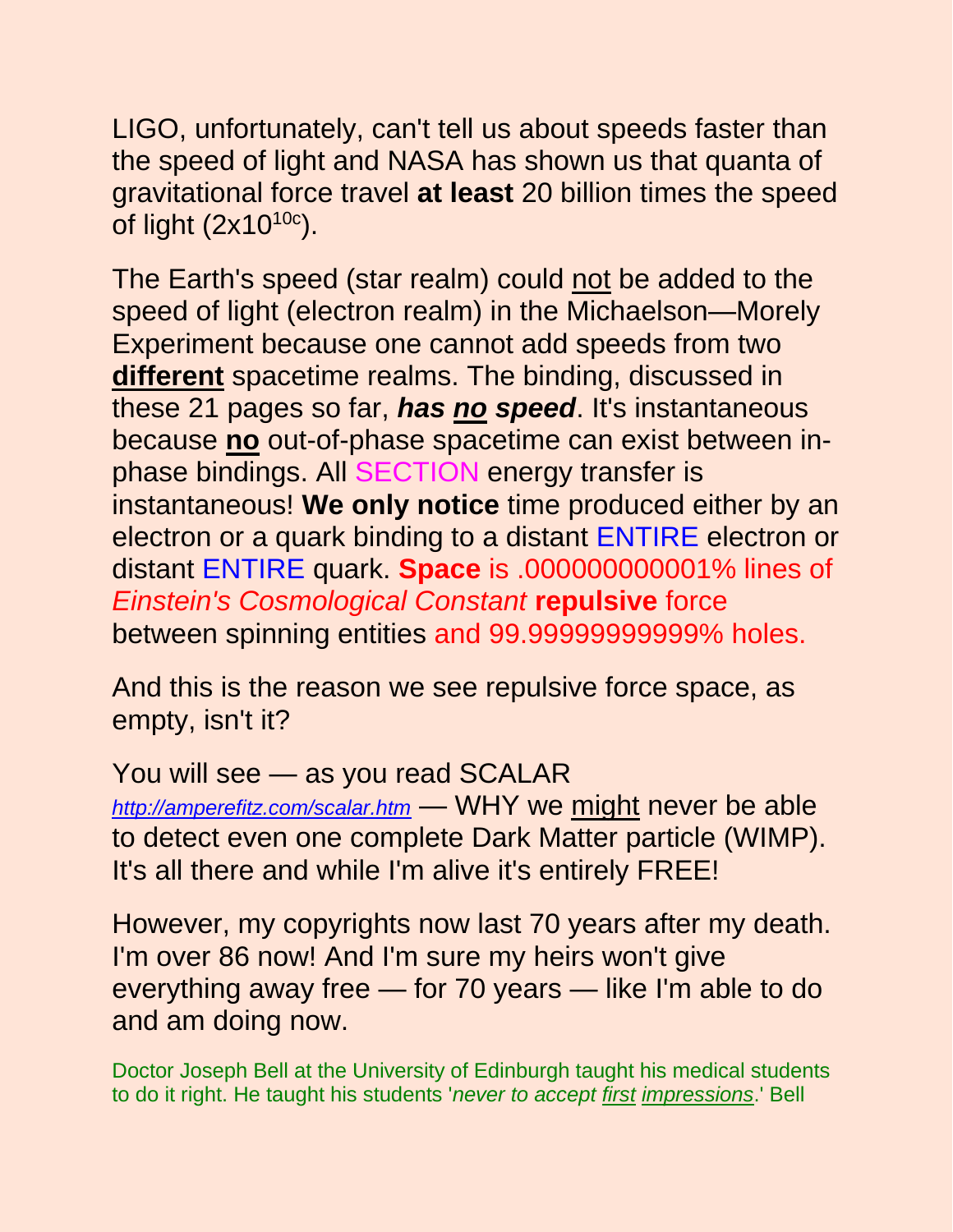told all his students to examine everything, especially the little things. He said, "**The importance of the infinitely little is incalculable.**"

I solved this big science/physics problem using Bell's advice, a little math, and many decades of **effort: you can see this by reading my earlier papers.**

*DPF Jr.*

LINKS TO THIS PAGE DATE: May 9, 2019

THIS PAGE in html: - *<http://amperefitz.com/WIMPs.html>*

Also, THIS PAGE in Word: - *<http://amperefitz.com/WIMPs.doc>*

And THIS PAGE in Adobe pdf: - *<http://amperefitz.com/WIMPs.pdf>*

To read more about what is really going on in our universe click the following links.

LINKS TO ELECTRON SPIN PRECESSION DATE: February 10, 2019

SPIN PRECESSION in htm: - *<http://amperefitz.com/espinp.htm>*

Also, SPIN PRECESSION in Word: - *<http://amperefitz.com/espinp.doc>*

And SPIN PRECESSION in Adobe pdf: - *<http://amperefitz.com/espinp.pdf>*

SIMPLE in htm: - *<http://amperefitz.com/simple.htm>*

Also, SIMPLE in Word: - *<http://amperefitz.com/simple.doc>*

And SIMPLE in Adobe pdf: - *<http://amperefitz.com/simple.pdf>*

An Important Matter seen by Crichton in htm: - *[crichton.htm](http://amperefitz.com/crichton.htm)*

Also, Crichton in Word: - *[crichton.doc](http://amperefitz.com/crichton.doc)*

And also, Crichton in Adobe pdf: - *[crichton.pdf](http://amperefitz.com/crichton.pdf)*

Field Theory DATE: October 29, 2018..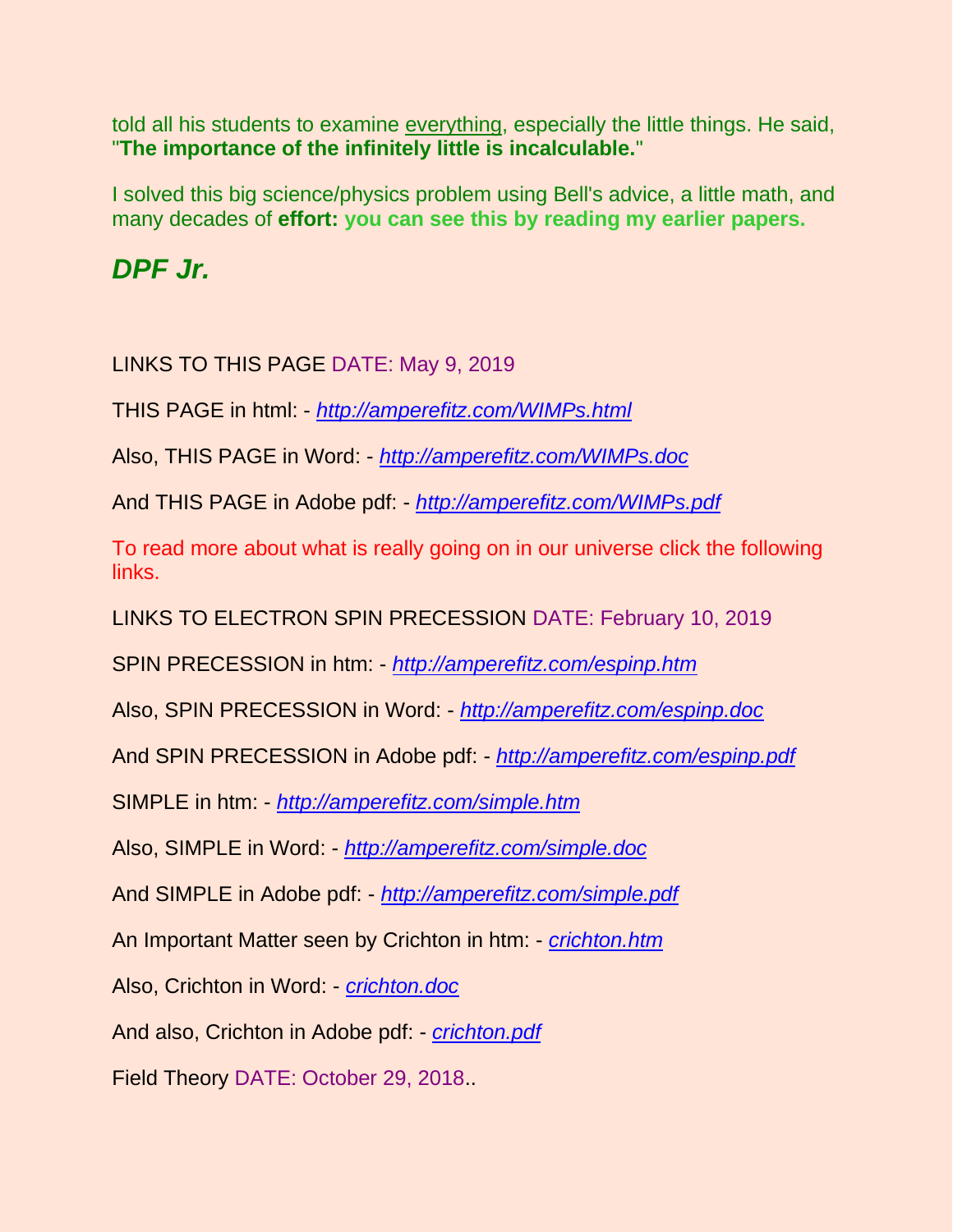Field Theory in html: - *<http://amperefitz.com/fieldtheory.html>*

Also, Field Theory in Word: - *<http://amperefitz.com/fieldtheory.doc>*

And Field Theory in Adobe pdf: - *<http://amperefitz.com/fieldtheory.pdf>*

Field Theory was taken from the larger 3 Beliefs Paper.

3 Beliefs in htm: - *<http://amperefitz.com/3beliefs.htm>*

Also, 3 Beliefs in Word: - *<http://amperefitz.com/3beliefs.doc>*

And 3 Beliefs in Adobe pdf: - *<http://amperefitz.com/3beliefs.pdf>*

*Phase Symmetry*. *[phase symmetry](http://amperefitz.com/phase.symmetry.htm)* 12-02-2013

Also, in Adobe.pdf - *[phase symmetry.pdf](http://amperefitz.com/phase.symmetry.pdf)*

also, in Word.doc - *[phase.symmetry.doc](http://amperefitz.com/phase.symmetry.doc)*

*[Ampere's Law of Relative Motion](http://www.rbduncan.com/relMlaw)* . *[DPFJr](http://www.rbduncan.com/DPFJr)*

*[a unification](http://www.rbduncan.com/fview2.htm)* . *[QED](http://www.rbduncan.com/feynm1.htm)* . *[Ampere.htm](http://www.rbduncan.com/Ampere.htm)* 

*[Order a copy of "Universities Asleep at the Switch"](http://www.lulu.com/quantumleap) NOW.*

*[Read "Universities Asleep at the Switch"](http://www.amperefitz.com/unvasleep.htm) FREE in html.*

*[Read "Universities Asleep at the Switch"](http://www.amperefitz.com/ua_20071020_ck_ds_jm_ds.pdf) FREE in ADOBE (slower to load).*

Over 4 Decades of Fitzpatrick's Books, Papers & Thoughts: *<http://www.amperefitz.com/4.decades.htm>*

And here's this page duplicated in Adobe.pdf:

*[http://www.amperefitz.com/4.decades.pdf](http://amperefitz.com/4.decades.pdf)*

Anyone may copy and paste this complete presentation to their web page providing they paste it in its entirety.